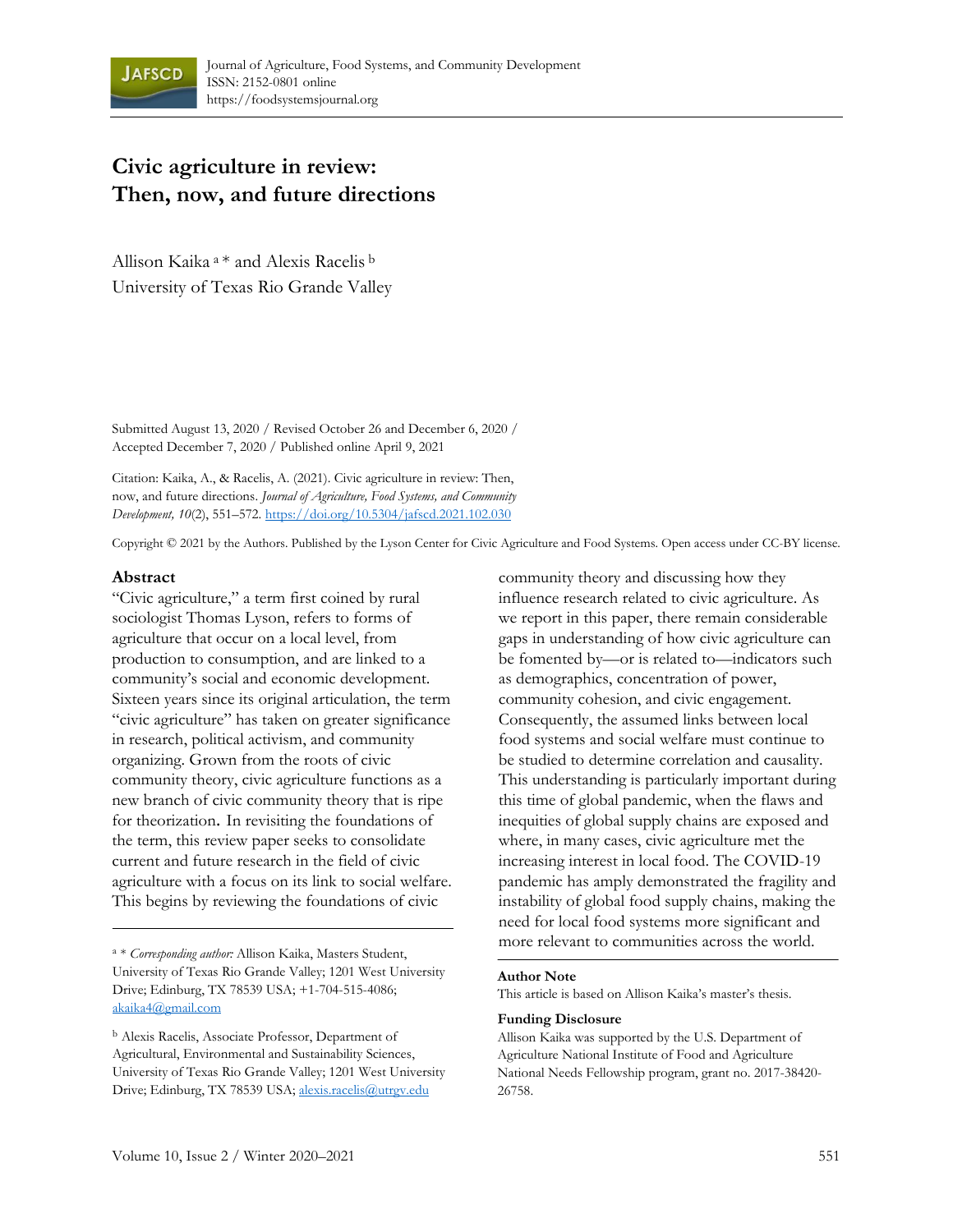# **Keywords**

Civic Agriculture, Civic Community, Social Welfare, Civic Engagement, Food Democracy, Local Food Systems

## **Civic Agriculture in Review**

Over sixteen years ago, Thomas Lyson (2004) published his seminal book on "civic agriculture," tying together his and other scholars' work on the concept of a "civic community" 1 to formulate a term that encapsulates agriculture into the social and economic context of community. He and others drew from a body of knowledge around civic community theory, which posits a close connection between thriving locally oriented businesses and other demographic indicators to social welfare.<sup>2</sup> Since then, there has been an ongoing application of civic community theory to explore connections between and among these indicators with agriculture and, in particular, with food systems embedded at the local level. This application has led to a new branch of study, civic agriculture theory, which has since been examined and tested in different scenarios with varying methodology.

This growing body of research has not only strengthened our understanding of food systems, but has also helped justify and inform the promotion of local food systems throughout the United States and elsewhere. These works have become particularly relevant in the context of both the COVID-19 pandemic and in light of the civil unrest related to racial inequity and injustice. These contexts have amply demonstrated the fragility and instability of global food supply chains and the systemic inequities in access to food and other basic services. This review provides a theoretical framework to analyze the accuracy and efficacy of the

claims of civic agriculture theory, with a closer look at indicators described by various contributors to civic community theory. Studies employing demographic, civic engagement, community cohesion, and economic concentration<sup>3</sup> indicators to demonstrate the positive effect of civic community on social welfare will be analyzed to better understand how civic agriculture shapes social welfare. Furthermore, this work closely considers research from both before and after the publication of Lyson's seminal piece to determine the theory's application in future research and public policy and to explore how it can further inform and strengthen our understanding of the relationship between farms, food, and community.

Food is not just a commodity; it is a determination of well-being and expression of social identity. Scholarly studies have demonstrated the positive effects of locally oriented businesses and manufacturers on social welfare, substantiating the claim that civic agriculture is also positively related to social welfare (Goldschmidt, 1978; Irwin & Tolbert, 1997; Lyson, Torres, & Welsh, 2001; Mills & Ulmer, 1946; Lyson & Tolbert, 1996; Tolbert et al., 1998; and more). Bringing light to these connections is a crucial step toward utilizing food systems to build just, equitable economies. Many studies have shown the relationship between civic agriculture, community involvement, activism, and empowerment. Nonetheless, further studies are needed to measure and confirm the direct relationship between civic agriculture and social welfare. A deeper understanding of the social impact of food systems is critical to building a stronger socio-economic fabric in the United States. Consequently, the purpose of this literature review is to systematically consolidate and analyze studies that document

<sup>1</sup> Tolbert, Lyson, and Irwin (1998) discuss civic community in their article "Local capitalism, civic engagement, and socioeconomic well-being," in which they employ the term to describe the link between the performance of political institutions and the character of civic life.

<sup>&</sup>lt;sup>2</sup> Social welfare is a broad term that can encompass many aspects of a community's welfare. In order to maintain consistency and clarity throughout the paper, we will utilize the term *social welfare* as an umbrella term to refer to the specific aspects of social welfare analyzed across the studies reviewed, which include civic welfare, socio-political systems, community well-being, community cohesion, economic equality, and local capitalism.

<sup>3</sup> *Economic concentration* is a term utilized in civic community theory originally derived from Mills and Ulmer (1946), and further explored by Blanchard and Matthews (2006), who defined it as "(1) the concentration of employment into a small number of businesses; (2) the share of employment accounted for by non-local business owners; and (3) the industrial concentration of business activity" (p. 2247).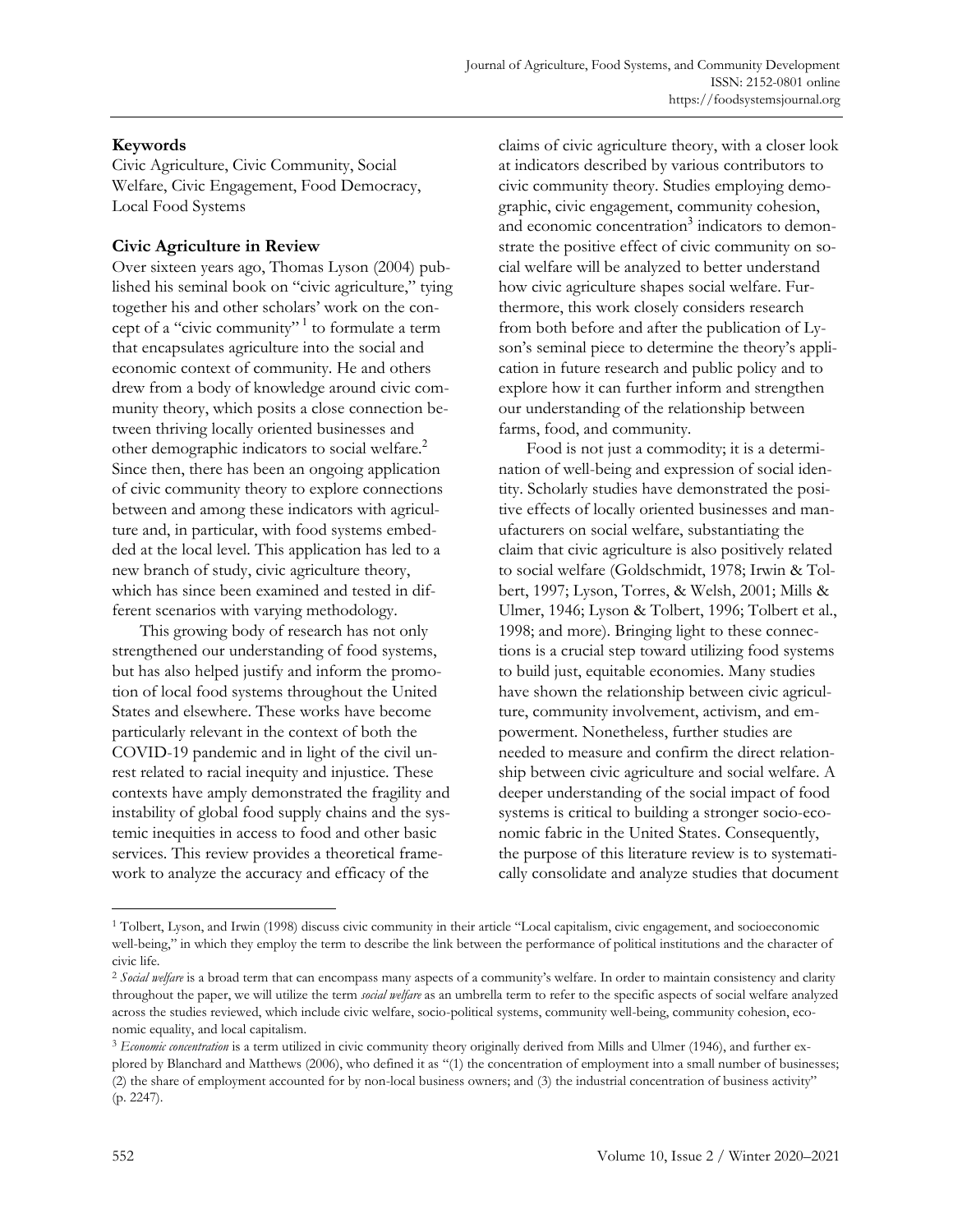the relationship between local food systems and community well-being. We utilize civic community theory as a framework to organize the studies that are material to civic agriculture theory and identify opportunities to better understand how civic agriculture shapes social welfare.

## **Methodology**

For this literature review, we employed integrative review methodology to critique and synthesize the current state of literature available on civic agriculture (Torraco, 2005). The review is rooted in the original conceptualization of civic agriculture theory and its origins in civic community theory, and draws from more contemporary literature to document how civic agriculture theory has evolved in the last two decades (Snyder, 2019). Since civic agriculture theory is an adaption of civic community theory, it is important to determine whether studies on civic agriculture carried out after the formation of the theory affirm and operationalize civic community theory. We also use this review to offer opportunities for future study to strengthen both the theory and practice of civic agriculture.

We reviewed the canon of studies that have been conducted to identify and test possible indicators of civic community, and that are considered foundational in the development of civic community theory. From these papers, we created a comprehensive list of indicators employed by the authors to connect locally oriented businesses and manufacturers to social welfare, and aggregated this list into five categories: demographics, municipal

services, concentration of power, community cohesion, and civic engagement (see Table 1). The civic community theory articles reviewed and divided into the five general categories are listed in Table 2.

To more systematically compare civic agriculture theory to civic community theory, we organized the five general indicators utilized across civic community theory studies (demographics, municipal services, concentration of power, community cohesion, and civic engagement) to include consequential published works on civic agriculture theory that refer to these indicators. To find these papers, we performed a comprehensive search of social, behavioral, political, and economic science peer-reviewed articles concerning civic agriculture theory using Web of Science, Google Scholar, and ProQuest databases, using the terms "civic agriculture," "local food" and/or "civic engagement," "civic community," and "food democracy." Articles referring to local food systems in relation to social welfare were added to our database of articles. Subsequently, the articles were reviewed for relevance to civic agriculture theory with a focus on the effect of local food systems on local, sociopolitical systems. From that subsequent database of articles, a targeted snowball search of literature from each article was performed in order to find any further relevant studies relating to the relationship between local food systems and social welfare.

These published works were then organized into the five categories of indicators aggregated from civic community theory studies in order to compare the indicators of civic agriculture theory

| Aggregated<br><b>Indicators</b>                                          | Demographics             | <b>Municipal</b><br><b>Services</b> | Concentration<br>of Power   | Community<br>Cohesion  | <b>Civic</b><br>Engagement  |
|--------------------------------------------------------------------------|--------------------------|-------------------------------------|-----------------------------|------------------------|-----------------------------|
| studies<br>across<br>theory<br>Indicators employed<br>community<br>civic | Employment               | Sanitation                          | Industrial<br>concentration | Community<br>welfare   | Voter turnout               |
|                                                                          | Income                   | Number of parks                     | Unionism                    | Poverty                | Associational<br>membership |
|                                                                          | Education                | School<br>achievements              | Demographic<br>conformity   | Community<br>attitudes | Third places                |
|                                                                          | <b>Health indicators</b> | Recreation<br>opportunities         |                             | Social capital         | Volunteering                |
|                                                                          | Religion                 |                                     |                             | Crime                  | Civic activities            |
|                                                                          | Home ownership           |                                     |                             | Nonmigration           |                             |

Table 1. Aggregated Civic Community Theory Indicators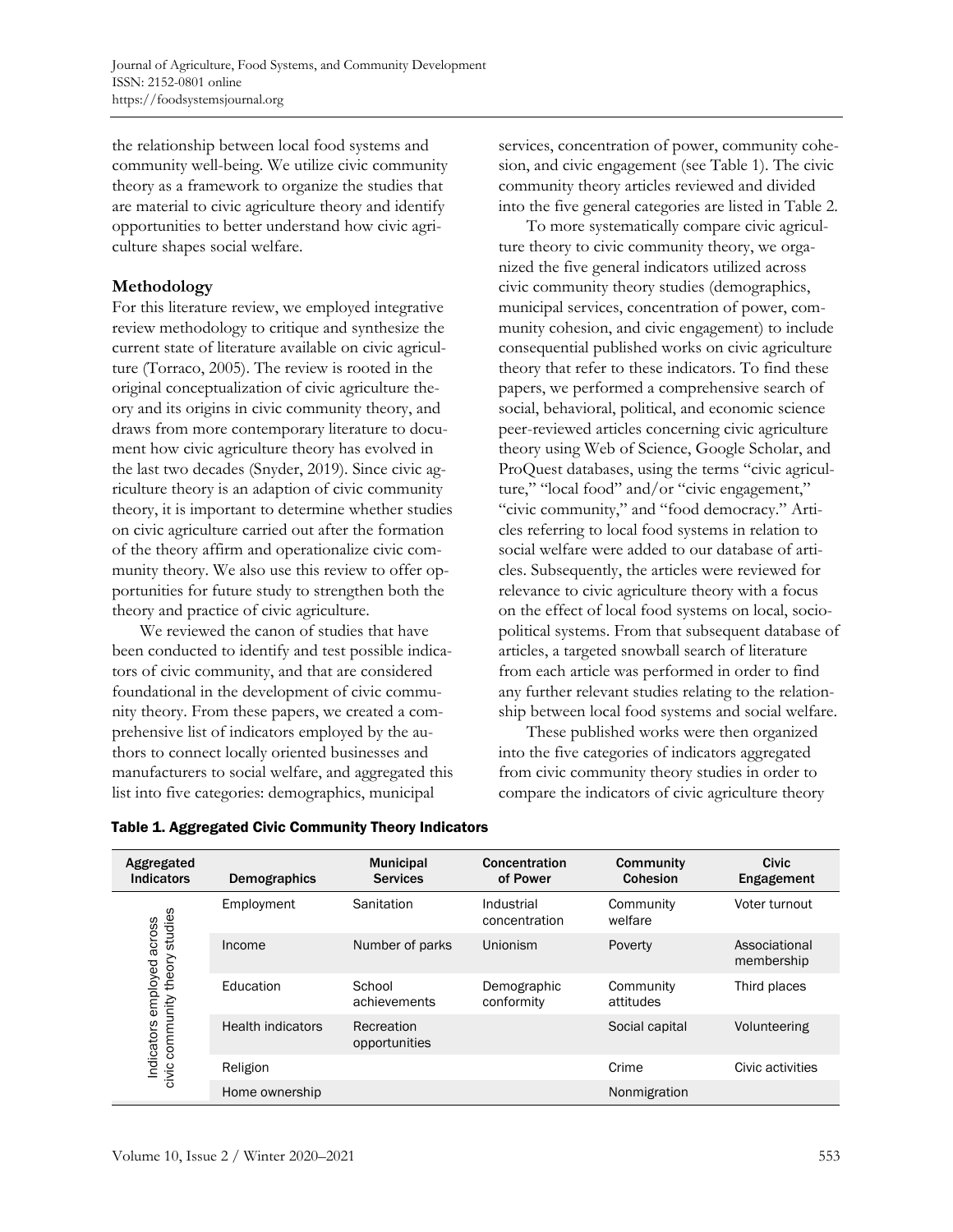| <b>Foundational Works</b>             | Demographics | Municipal<br><b>Services</b> | Concentration<br>of Power | <b>Community Cohe-</b><br>sion | <b>Civic Engagement</b> |
|---------------------------------------|--------------|------------------------------|---------------------------|--------------------------------|-------------------------|
| Mills & Ulmer (1946)                  | $\checkmark$ | $\checkmark$                 | $\checkmark$              |                                |                         |
| Fowler (1958)                         | $\checkmark$ |                              | $\checkmark$              | $\checkmark$                   |                         |
| Goldschmidt (1978)                    | $\checkmark$ | ✓                            |                           |                                |                         |
| Putnam (1994)                         | $\checkmark$ |                              |                           | $\checkmark$                   | $\checkmark$            |
| Lyson & Tolbert (1996)                | ✓            |                              | ✓                         | ✓                              |                         |
| Irwin & Tolbert (1997)                | $\checkmark$ |                              |                           | $\checkmark$                   | ✓                       |
| Tolbert, Lyson, & Irwin (1998)        |              |                              |                           |                                | ✓                       |
| Irwin Tolbert, & Lyson (1999)         |              |                              |                           | $\checkmark$                   | ✓                       |
| Lyson, Torres, & Welsh (2001)         | $\checkmark$ |                              | $\checkmark$              | $\checkmark$                   | ✓                       |
| Humphries (2001)                      |              |                              | $\checkmark$              |                                | ✓                       |
| Tolbert, Irwin, Lyson, & Nucci (2002) | ✓            |                              |                           | ✓                              | ✓                       |
| Robinson, Lyson, & Christy (2002)     |              |                              | $\checkmark$              |                                |                         |
| Tolbert (2005)                        |              |                              |                           |                                | ✓                       |
| Lyson (2006)                          | $\checkmark$ |                              |                           | $\checkmark$                   | ✓                       |
| Blanchard & Matthews (2006)           |              |                              |                           |                                | ✓                       |
| Lee (2008)                            |              |                              | $\checkmark$              | $\checkmark$                   | ✓                       |
| Lee (2010)                            |              |                              |                           | ✓                              |                         |
| Lee & Thomas (2010)                   |              |                              |                           | $\checkmark$                   |                         |
| Blanchard, Tolbert, & Mencken (2011)  | $\checkmark$ |                              | $\checkmark$              |                                |                         |

#### Table 2. Foundational Works in Civic Community Theory Examining Social Welfare

to the indicators employed to measure civic community theory. This integrative methodology allows for the identification of gaps in the current literature of civic agriculture theory as a subset of civic community theory (Torraco, 2005). Furthermore, it allows for the identification of variation between the theories that may need to be further studied. For example, we were not able to populate the category of municipal services indicators with civic agriculture literature. In our review we did not identify any studies of civic agriculture that look at municipal services as an indicator.

Of note, although there are diverse, and sometimes fraught, implications of the word "community" when used in reference to civic agriculture or civic community theory, we employ the term as is espoused in the work Tolbert (2005), who defines

the term as an implied "focus that is bounded spatially and/or socially by a collective sense of place" (p. 1313).

A total of 159 papers were reviewed under the topics of civic community and civic agriculture theory. We present the results of this review in two parts. First, we distill the seminal works on civic community theory to identify the relevant indicators to apply to a burgeoning body of scholarship on civic agriculture theory. Then, we present the articles in our database determined most material to the topics of local food systems and social welfare. These articles are organized in the categories deduced from civic community theory article in the second part of this analysis in order to determine the current state of the theory and areas necessary for further study.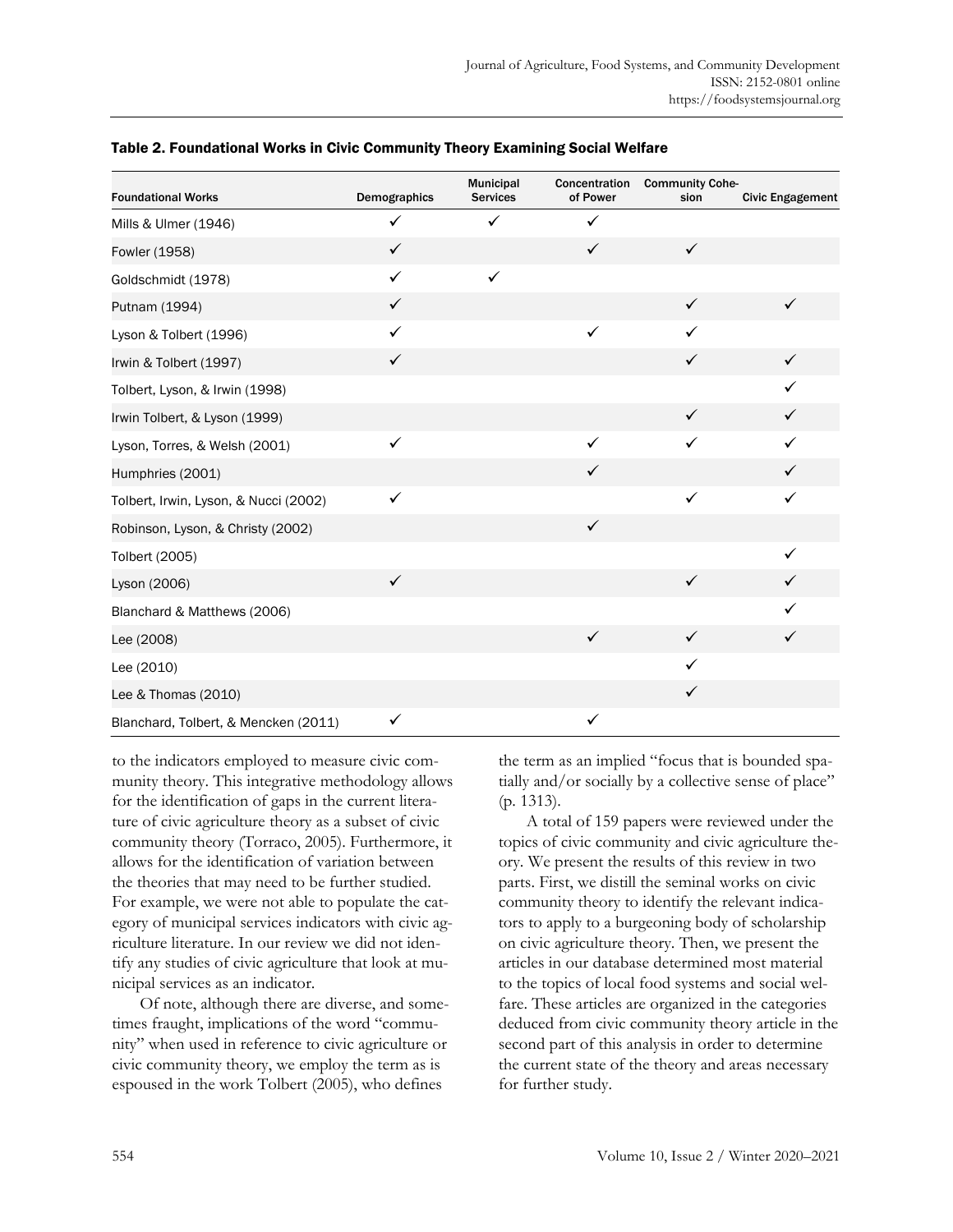# **What is Civic Agriculture?**

In creating the theoretical framework for "civic agriculture," Lyson et al. (2001) make the connection between small, locally oriented production enterprises and their symbiotic success with community engagement and social welfare.<sup>4</sup> Drawing from the literature on civic community theory, Lyson embeds the foundation of civic agriculture in socioeconomic theory. As defined by Lyson (2004), civic agriculture

is a locally organized system of agriculture and food production characterized by networks of producers who are bound together by place. Civic agriculture embodies a commitment to developing and strengthening an economically, environmentally, and socially sustainable system of agriculture and food production that relies on local resources and serves local markets and consumers. (p. 63)

At the foundation of civic agriculture is community problem-solving (Lyson, 2005). Due to the inherent focus at a local scale, the concerns of production, marketing, distribution, and food security are site-specific and thus are dependent on a community's ability to communicate, organize, and address these issues. This focus on civic problemsolving within community-oriented food systems integrates DeLind's (2002) depiction of civic agriculture with an emphasis on agriculture's ties to place. Not only does the generation of economic activity serve as a focal point of community wellbeing, but community ties, identity, and responsibility towards a place must also be integral to civic agriculture to create equitable development (De-Lind, 2002).

As a branch of civic community theory, civic agriculture theory was initially developed from the government-commissioned studies of Mills and Ulmer (1946) and Goldschmidt (1978) out of concern for economic concentration. The U.S. Senate Small Business Committee commissioned both studies to analyze the impacts of large-scale industrial operations and farming organizations on local communities. Mills and Ulmer (1946) categorized three pairs of cities with similar demographic features but with different average business sizes. The study broadly concluded that small business cities offer a more balanced economic life and higher social welfare for citizens (Mills & Ulmer, 1946). The authors hypothesized that urban centers with many small-scale operations depended on the community and other small businesses for their success, and, therefore, were inextricably linked to the community's well-being.

Following findings of Mills and Ulmer (1946), Dr. Walter Goldschmidt of the University of California at Los Angeles analyzed two agricultural communities in the industrialized specialty-crop hub of California's Central Valley. One was characterized by the presence of large farms in its area and the other by moderately sized farms. Goldschmidt (1978) found (1) the small-farm community supported more independent business establishments than the large-farm community; (2) residents of the small-farm community had a better average standard of living than those in the largefarm community; and (3) services, schools, parks, and civic organizations were more plentiful in the small-farm community. He concluded that largescale farms, which may have absentee owners, do not share common goals of community well-being and civic engagement with the local community.

Moreover, this theory has become increasingly relevant in recent years as the U.S. has seen both the percentage of small businesses and the percentage of the population employed by small businesses decrease significantly from 1993 to 2015 (U.S. Bureau of Labor Statistics, 2016). This may signal a downward trend in community well-being across the country. However, at the same time, the country has experienced tremendous growth in civic agriculture. For example, the number of registered farmers markets in the U.S. increased almost 400 percent over the same time period (U.S. Department of Agriculture Economic Research Service [USDA ERS], 2014). The extent of civic agri-

<sup>4</sup> The term "small" is utilized in this context in reference to independent ownership and number of employees in accordance with the U.S. Small Businesses Association definitions (U.S. SBA, 2019). However, there is no consensus in the definition of small businesses across the works presented in this review.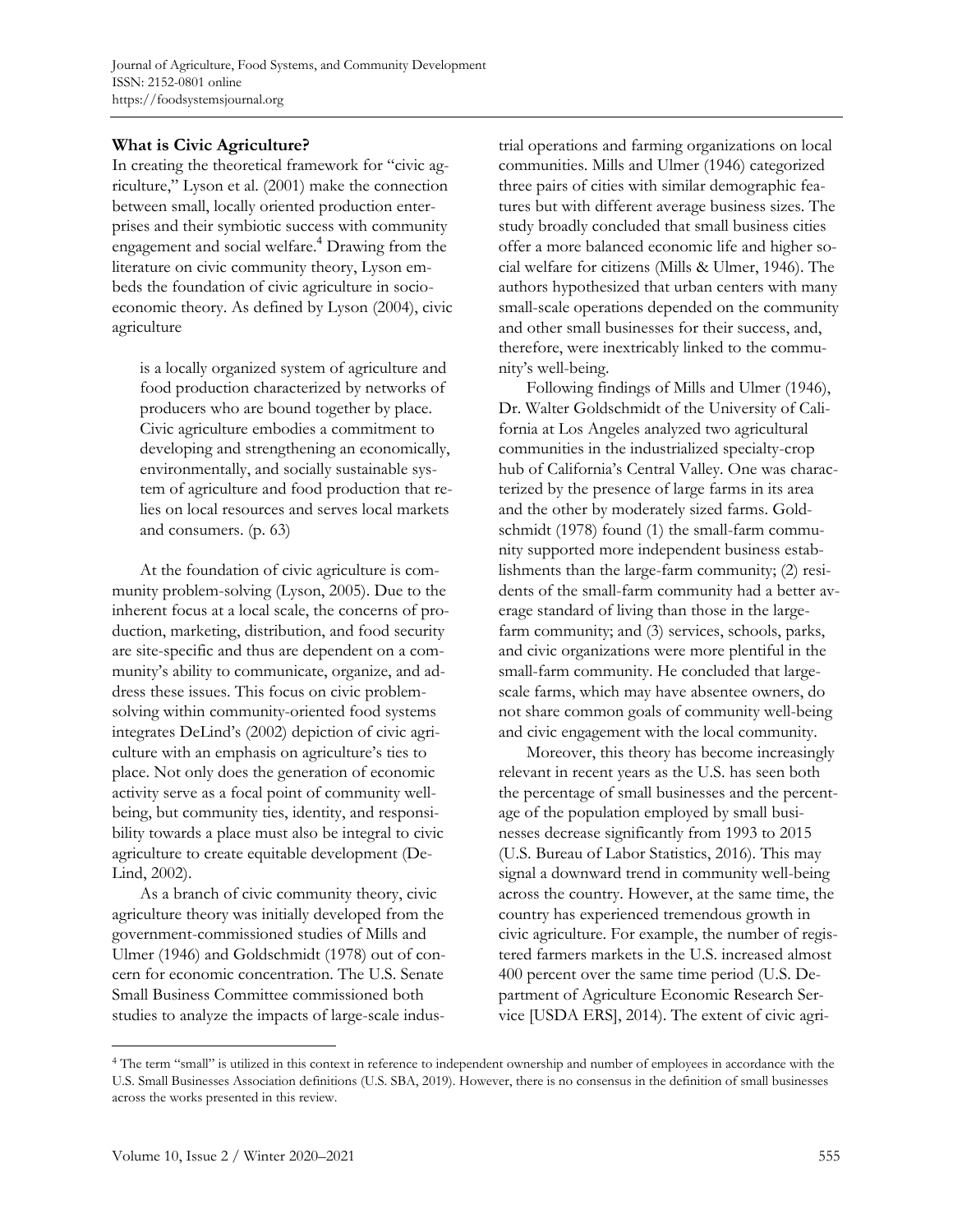culture's role in filling the void of civic enterprise has yet to be fully examined.

There have been some works that challenge the findings of civic community theory, and consequently, civic agriculture theory. A study in 1958 found cities with high concentration of industry, employment, and absentee ownership tended to have slightly higher welfare than those with the opposite characteristics (Fowler, 1958). However, the study was conducted in only one state with different measurements of small versus large businesses and social welfare than those utilized by Mills and Ulmer (1946). Hayes and Olmstead (1984) laid out an important critique of Goldschmidt (1978), pointing out that there were factors such as development timeline and natural resources that may have also affected land prices. Nonetheless, the authors did not replicate a study to disprove the findings with new methodology, so it cannot be confidently discredited.

More recently, Humphries (2001) found that self-employment was the strongest indicator of community engagement, but also that individuals who reside in communities with fewer independent business owners are not less politically engaged than those who do. These findings are interesting to further explore as they display contradicting results to the prevailing works in civic community theory. Although commuting is negatively associated with political participation, and self-employment is positively associated, the concentration of independent or retail establishments does not have a statistically significant effect on political participation. Different indicators of locally oriented businesses exhibit varying results on political participation. Consequently, although providing important criticisms of the foundational literature, these studies cannot conclusively discredit the cumulative body of work on civic community theory.

### **Origins of Civic Agriculture Theory**

After a shift away from studies of small businesses and social welfare in favor of industrialization, a surge of research emerged under the seminal works of Mills and Ulmer (1946) and Goldschmidt (1978). Working under the shadow of globalization, a handful of academics concerned with community-based social welfare outcomes deliberated

these concepts of large versus small, local versus global, concentrated versus distributed. These studies examined the emerging idea that that locally facing, small businesses and manufacturers have a positive relationship with social welfare. Rather than proposing free-market neoliberalism as the path for economic development, civic community theory argues that the public domain is more significant than individual self-interest and that the strength of a community lies in its institutions that mediate social capital (Lyson & Tolbert, 2003).

One of the first works to articulate the relationship between business size and social welfare came from Piore and Sabel (1984), who assert that craft manufacturing fills a gap in product markets that are rejected by mass producers. Craft manufacturers are able to produce artisan and specialty products for which there is not a high enough demand to mass produce and may only be desired in a specific place. Therefore, despite the industrialization of the U.S. economy during and after both World Wars and amid a shift toward globalization, small businesses have remained a constant and growing part of the U.S. economy and provide an important source of stability in communities. Craft or specialty goods fill a hole in the market for those who are seeking out an alternative to the industrial system, one that is based in place and history. Robinson et al. (2002) found that community economies represented by local, craft production that is locally operated and independently owned were positively associated with social welfare when compared with community economies that center around globalization and mass production.

In succeeding studies of business size, Lyson and Tolbert (1996) conducted an analysis of 2,235 nonmetropolitan counties to determine both the impacts of small (15–25 workers) and large (>250 workers) manufacturers on socio-economic wellbeing to conclude that although the data demonstrated some positive effects of large manufacturing establishments, such as lower inequality, the presence of small manufacturing is associated with lower poverty rates and higher income levels. In the same vein, Tolbert et al. (1998) measured the number of associations, small manufacturing establishments (<20 workers), and *third places—*locations that people can gather and socialize (e.g., pubs, cof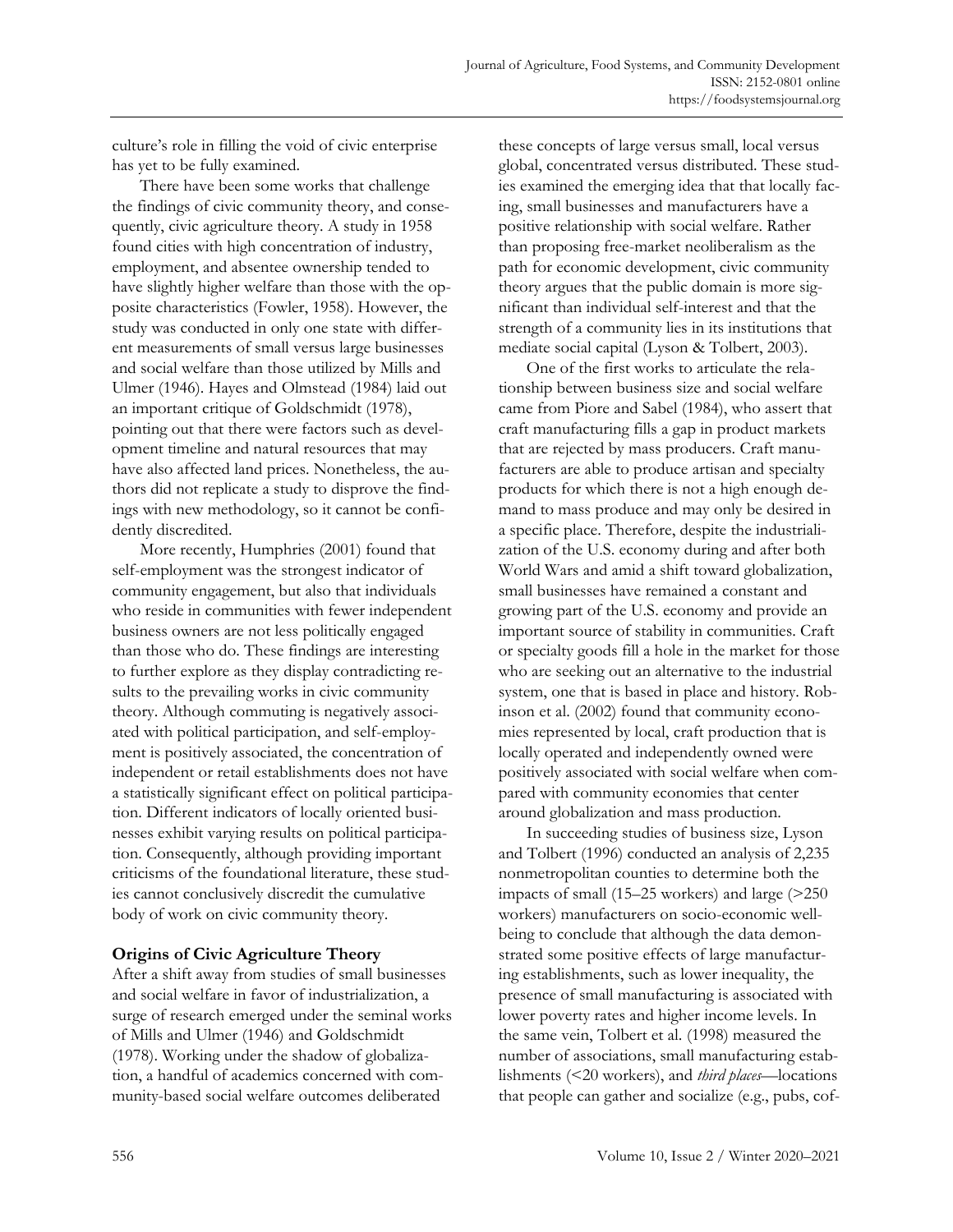fee shops, barber shops, etc.)—and compared them to social welfare indicators (Oldenburg, 1991). Their findings indicate that although local capitalism indicators had negative effects on inequality, demographic indicators, such as education, were a more accurate prediction of socioeconomic well-being. Findings also revealed that small businesses are associated with decreased migration, lower unemployment, and reduced income inequality. More recently, Rupasingha (2017) found evidence that microbusinesses are associated with local income growth, but not enough to claim causal effects.

Tolbert et al. (2002) employed the unit of small towns (2,500–20,000 residents) to measure the number of businesses and third places against social welfare indicators. Their results showed that the number of self-owned and -operated businesses and third places is positively associated with social welfare in both metro and non-metro small towns. They also found that towns with a higher number of small, independently owned businesses and an abundance of public meeting spaces had higher levels of social welfare, defined by higher median income, lower poverty rates, nonmigration, and lower unemployment. Lyson (2006) followed this work with a test of Mills and Ulmer's (1946) study, examining 25,000 manufacturing-dependent counties and discovered that counties with an economy organized around smaller-scale enterprises (<1,000 workers) were associated with more favorable social welfare measurements—including an economically independent middle class, less economic inequality, higher education outcomes, and lower crime rates—when compared to counties organized around large-scale corporations (>1,000 workers).

Studies show that civically engaged communities are associated with lower incidences of violent crime and all-cause mortality in counties across the country (Lee, 2008, 2010; Lee & Thomas, 2010). Similarly, an analysis of population health in relation to business size in 3,060 U.S. counties found that the presence of large retailers has a detrimental effect on age-adjusted rates of mortality and the

presence of obese adults (Blanchard, Tolbert, & Mencken, 2011). Of note, race is glaringly absent as a variable of differentiated analysis. Targeted studies with a focus on race as an indicator, rather than a control, will be important to carry out in regard to the effects on civic community.

Along with health indicators, crime rates, and income, nonmigration is also used as an indicator of civic community richness. The longer one lives in a community, the higher likelihood they have of holding a larger number and diversity of social ties (Tolbert, Mencken, Blanchard, & Li, 2016). Studies have found that counties and states with higher numbers of small manufacturing, retail firms, and civic associations have lower levels of migration (Irwin & Tolbert, 1997; Irwin, Tolbert, & Lyson, 1999; Stroope, Franzen, Tolbert, & Mencken, 2017). Self-employment has also been demonstrated as an indicator of civic engagement. Business owners have a greater stake in the local community and invest accordingly (Mencken, Smith, & Tolbert, 2020). Alternatively, economic concentration is negatively correlated with electoral politics and protest activities, pointing to lower civic participation in areas of high economic concentration (Blanchard & Matthews, 2006).

When examining how agricultural enterprises affect social welfare, Lyson et al. (2001) measured the relationship between the scale of farming operations and the social welfare of residents. They found that agriculturally dependent counties with a high percentage of residents who operate small, commercial businesses and are civically engaged have higher levels of social welfare.<sup>5</sup> They posit that the presence of a strong middle class with high levels of civic engagement is associated with relatively higher levels of social welfare in an agricultural county. Furthermore, activities of civic agriculture have an association with the specific social, economic, and demographic characteristics of the communities they serve (Lyson & Guptill, 2004), especially in comparison to activities centered on commodity agriculture. The prevalence of civic versus commodity agriculture within a county has profound effects on the communities in which they

<sup>&</sup>lt;sup>5</sup> Lyson et al. (2001) define "agriculturally dependent counties" as counties with at least 75 percent of land in farming and at least 50 percent of gross county sales in agricultural goods and services.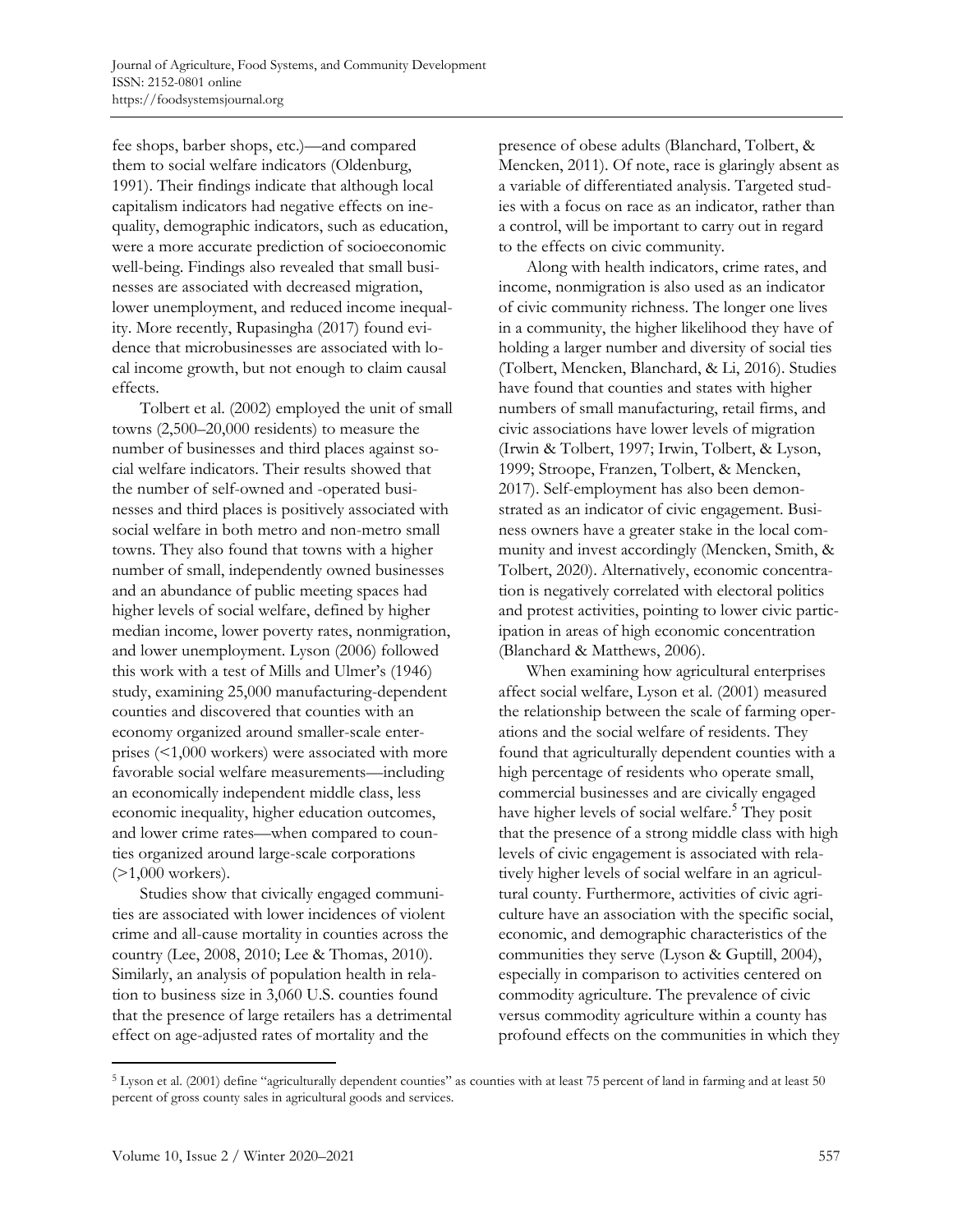are present, either bolstering civic growth and social capital, or pushing toward a more globalized and concentrated system (Besser, 2009).

In an effort to explore the significance of localversus global-facing firms on social welfare, Tolbert (2005) measures how locally oriented establishments affect civic behaviors, such as associational membership, visitation to local retail establishments, and voting habits. When controlling for state median income and population, he found that the locally oriented establishments are positively associated with small manufacturing establishments, associations, public gathering places, and voter turnout. Furthermore, locally oriented establishments were found to have negative correlations with rates of poverty, infant mortality, and crime, although authors can only determine correlation and not causation.

More recently, Clark and Record (2017) studied the levels of civic engagement of local farm owners to determine if there was a significant difference between owners whose farms were locally facing, or community-oriented and selling to local customers, compared to owners whose farms were utilizing intermediating markets or were globally oriented. The results demonstrated that owners of locally facing farms were more engaged both civically and politically. These findings display the impact of globalized markets on a community's civic engagement. When the end-consumer of a firm's product is not in the community, the owner and the business's model do not depend on the wellbeing of the community, and the firm can be less invested in the community. On the other hand, locally facing firms are dependent on the community and have a direct stake in community matters; therefore, they are more likely to engage.

Despite the original authors utilizing municipal services as an indicator of social welfare, no proceeding authors followed suit. Lyson (2006) employed municipal services only as he replicated Mills and Ulmer's (1946) original study. Although it is unknown why municipal services were not considered significant to pursue in further studies, it may be an indicator that should be analyzed in future studies to reveal more robust findings to strengthen civic community theory.

Through the aforementioned studies, this

canon of literature has served as a foundation of civic agriculture theory. We break down the main concepts and indicators related to social welfare in Table 2. In the remainder of the paper, we explore how these indicators intersect with civic agriculture in order to corroborate how, as a branch of civic community theory, civic agriculture relates to various indicators of social welfare.

### **Concentration of Power**

#### *Civil Society and Community Capitalism*

Since proponents of civic agriculture have theorized that the economic benefits claimed in civic community theory apply correspondingly, researchers have set out to corroborate the assertion at the community level. Based on findings in civic community theory, there is an expectation that a decentralization of economic and social power inherent in the proliferation of small, independent businesses will result in more equal distribution of wealth and power. In civic agriculture studies, researchers have honed in on farmers markets as a manifestation of business diversity and as spaces for entrepreneurship, business innovation, market research, enterprise diversification, and business incubation (Cameron, 2007; Feenstra, Lewis, Hinrichs, Gillespie, & Hilchey, 2003; Gillespie, Hilchey, Hinrichs, & Feenstra, 2006; Hinrichs, Gillespie, & Feentra, 2004; O'Hara & Coleman, 2017). Farmers markets create a unique and visible place for small businesses and community members to test new ideas, generate feedback, and learn from other vendors. They also have direct economic impact on the downtown areas of towns and cities. Shoppers who would normally not visit the downtown area or frequent the stores are drawn to the market, which results in increased sales for neighboring businesses (Abel, Thomson, & Maretzki, 1999; Lev, Brewer, & Stephenson, 2003; Swenson, 2009).

Brown (2002) reported evidence that in the district of the farmers markets, property values increased. Of note, this can lead to concerns of gentrification if those located near the market are not also economically benefiting from its placement. At the same time, reverberating economic benefits may increase the amount of capital available to lo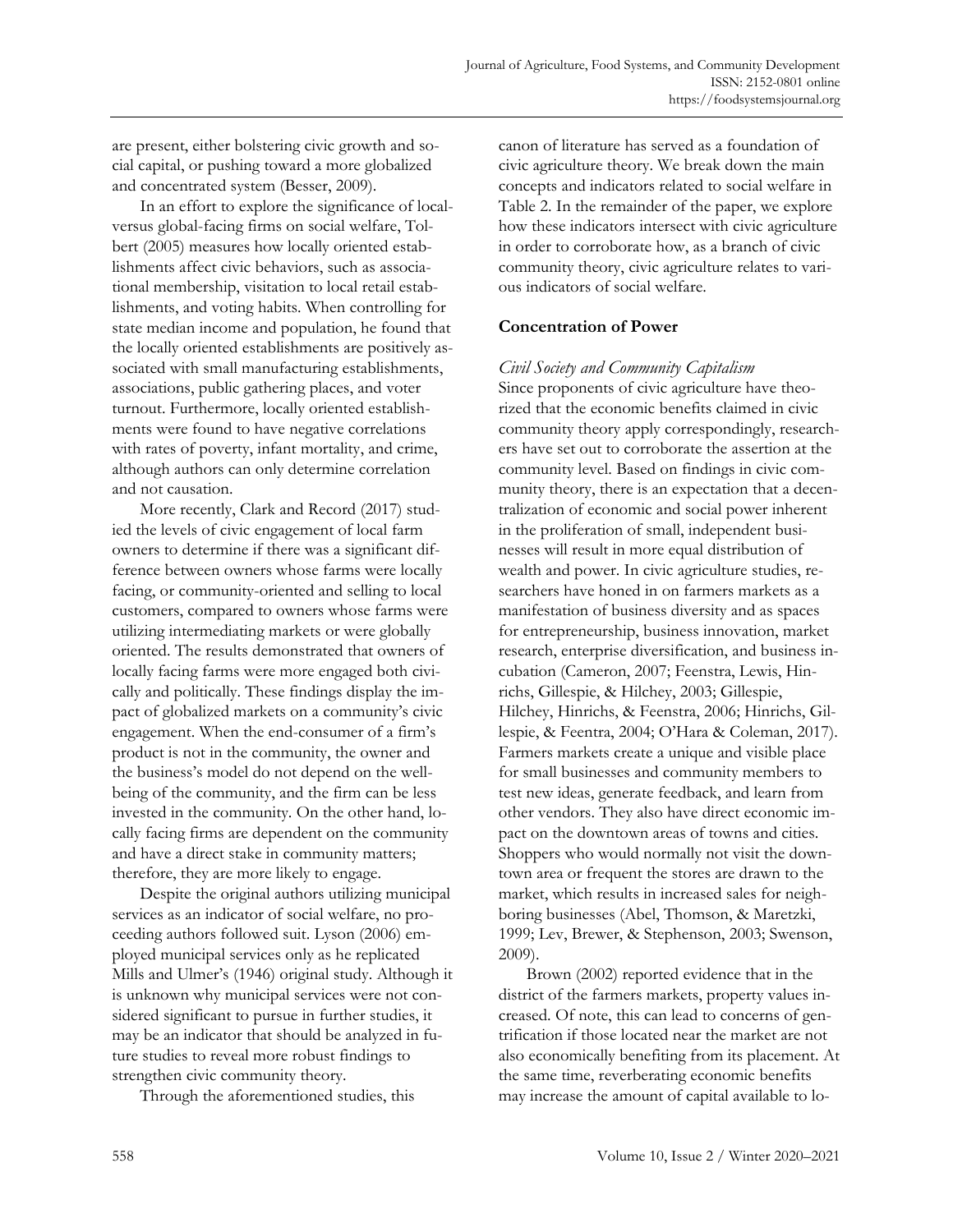cal residents and local governments to invest in community well-being. Another form of civic agriculture, community gardens, has also proved to increase property values, augment community confidence and safety, and increase the availability of fresh produce in lower-income and racially diverse areas (J. Allen, Alaimo, Elam, & Perry, 2008; Sullivan, Kuo, & DePooter, 2004).

In an overview of trends in local food systems in the United States, Low et al. (2015) discuss the overarching impact of local food systems on the U.S. agricultural landscape and economy. The authors found an economic ripple effect in communities where food is purchased locally. A report by the U.S. Department of Agriculture Economic Research Service found that fruit and vegetable farms selling into local and regional markets employ 13 full-time workers per US\$1 million in revenue earned, compared to the three full-time workers per US\$1 million in revenue earned by fruit and vegetable farmers selling elsewhere (Low & Vogel, 2011). Local food production creates skilled, higher-paying employment opportunities, which could indirectly increase household spending (Bauman, Jablonski, & Thilmany McFadden, 2019; Rossi, Johnson, & Hendrickson, 2017; Shideler, Bauman, Thilmany, & Jablonski, 2018). However, it is important to point out that most local farm sales occur on the East and West Coasts in urban areas.

In Europe, farm-to-school programs have been found to increase opportunity for suppliers and contribute profit to the overall economy (Sonnino, 2013). In a case study of Hardwick, Vermont, known as "the town that food saved," Olson (2019) found that the increase in small agriculture related-businesses coincided with a decrease in poverty rates and unemployment. Although the economic impact is not the sole concern of civic agriculture components, it may play a role in producing economically stable, equitable communities—contributing to the creation of small, locally oriented businesses and an independent middle class.

Nonetheless, scholars and practitioners still debate whether local food production is a viable business venture—as the majority of farms struggle, economies of scale may be the most profitable for

the individual farm (Deller, Lamie, & Stickel, 2017). Overall social welfare may benefit more from place-based food production. These findings suggest that local and regional food systems have a significant economic benefit on their communities. Local food businesses stimulate the economy, create jobs, and invest money spent back into the community, signaling a significant opportunity for local governments to invest in community development through local food systems (Bauman et al., 2019; Rossi et al., 2017; Shideler et al., 2018; Sonnino, 2013).

# **Place and Market**

One of the hallmark components of civic agriculture is the connection to place. Orientation toward local customers and local demands builds personal relationships (Lyson, 2004). The social connections and economic exchanges of civic agriculture are intertwined, embedding agriculture into the community. Small farmers are dependent on their specific knowledge of place: the earth, the resources, and the people. Cultivation of food locally has the potential to embed consumers into their geographic place, creating an identity associated with community (Cone & Myhre, 2000).

However, several authors have warned against these claims as a "local trap," otherwise termed as "defensive" or "unreflexive" localism (J. Allen et al., 2008; P. Allen, 1999, 2010; Born & Purcell, 2006; DeLind & Bingen, 2008; DuPuis, Goodman, & Harrison, 2006; Hinrichs, 2003; Mount, 2012). In critiques of civic agriculture, the preoccupation with the "local" is seen as a toothless solution to the neoliberal, global marketplace which does not address the foundations of individualism and profit-driven markets that create inequality and injustice (P. Allen, FitzSimmons, Goodman, & Warner, 2003; Guthman, 2011; Hinrichs, 2000; Jarosz, 2011; Kirwan & Maye, 2013; O'Hara & Stagl, 2001). Furthermore, other scholars are concerned that civic agriculture may be inaccessible and exclusive to parts of the population based on race, class, and location (Alkon & McCullen, 2011; P. Allen, 2010; Godette, Beratan, & Nowell, 2015; Guthman 2003, 2008). Without a grounding in place or focus on community, civic agriculture tends to concentrate less on culture and social ties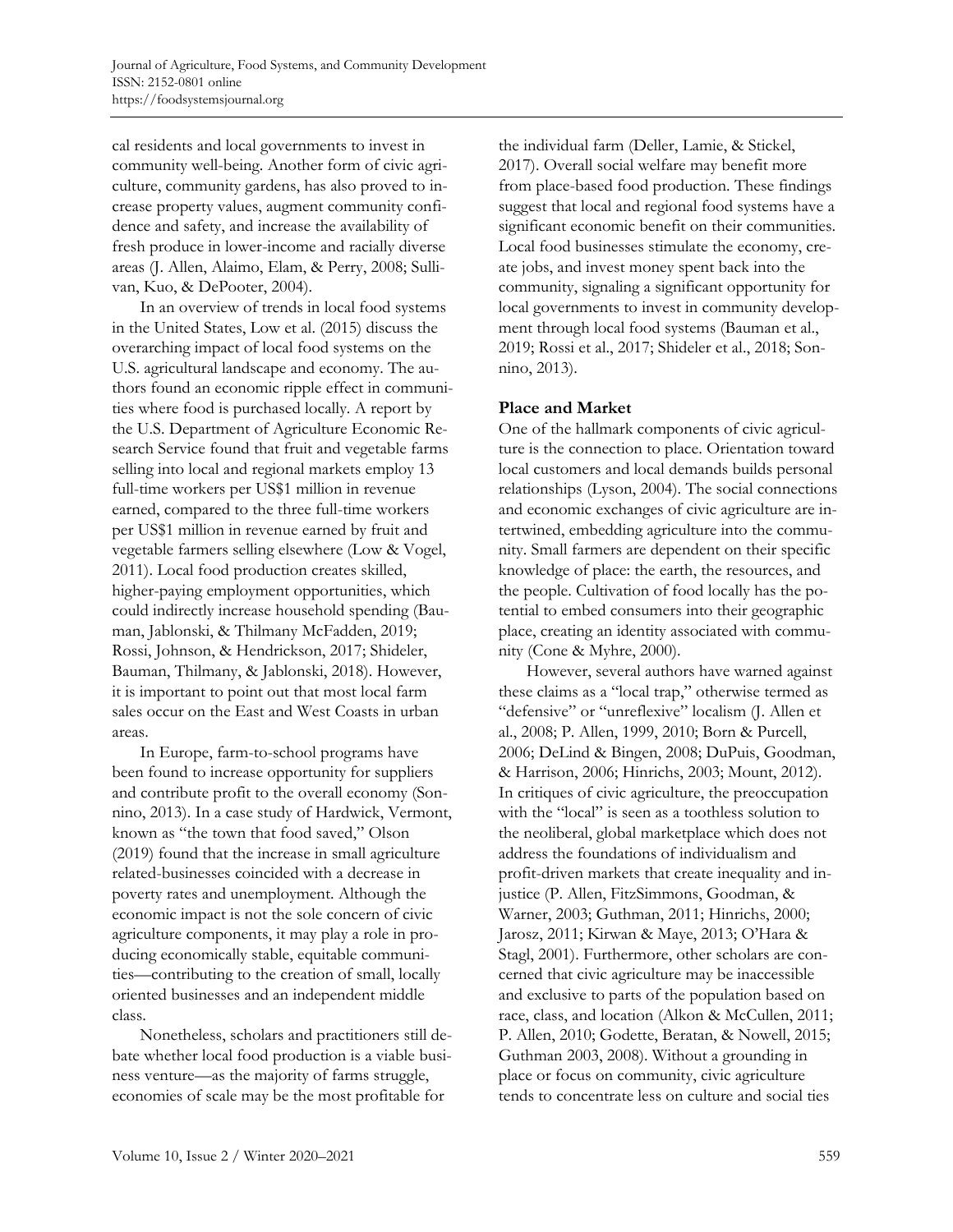and more on market functions (DeLind, 2002; Hinrichs, 2000). Local, direct-market agriculture in itself is market-based. It does not inherently address issues of social injustice. Consequently, 'reflexive localism' implies maintaining vigilance about potential injustices that could arise at the community level in a 'localized' system (DuPuis et al., 2006). Purchasing local food may not inherently prompt consumers to question inequality or to get involved in their community. It must also change the meaning of consumption to create change (Johnston, 2008; Ostrom, 2008). A robustly contextualized understanding of place that is accompanied by community responsibility to equitable community priorities is pivotal to truly embed a food system in the social well-being of a community.

In their discussion of global versus alternative food markets, O'Hara and Stagl (2001) and Hinrichs (2000) make important theoretical connections between the economic market and physical place. The authors highlight how a globalized food system is socially and environmentally "disembedded" <sup>6</sup> from its place and people of origin. Alternatively, civic agriculture brings a value, quality, and craft to food that can only be created with an understanding of place (Barbera, Dagnes, & Di Monaco, 2020; Chiffoleau, Millet-Amrani, Rossi, Rivera-Ferre, & Merino, 2019; Wittman, Beckie, & Hergesheimer, 2012). These social ties can be part of what a producer is selling in a market.

Nonetheless, production and consumption cannot necessarily be equated with social ties and civic engagement. DeLind (2002, 2011) cautions that civic agriculture must be applied in a way that incorporates the common good of the greater community over the market interests of the individual. Moreover, market and politically centered strategies cannot lead to the social outcomes local food systems espouse to engender; the community itself must be supported. Civic agriculture can provide the setting for this type of embedding in place and community, vis-à-vis education and policy that support these practices. The production and consumption of a local product in the same physical

space offers a promising unification of market exchange with identity and what DeLind and Bingen (2008) call "placed"-ness (Trivette, 2017). This is an example of what some authors argue is reflexive or adaptive localism (Crossan, Cumbers, McMaster, & Shaw, 2016; DuPuis & Goodman, 2005; DuPuis, et al., 2006; Ross, 2006). In other words, the inherent diversity and complexity within a community is reflected in its civic agricultural markets, relationships, and networks, and recognized as a continually evolving piece in the political process (Hasanov, Zuidema, & Horlings, 2019; Schnell, 2016). Awareness of the realities of neoliberalism, individualism, and exclusion serves as the means toward building a successful and equitable civic agriculture landscape (Tornaghi, 2016).

The reflexivity and adaptability of communities help strengthen civic agriculture markets by embedding social capital into market relationships (Flora & Bregendahl, 2012; Schnell, 2013). Bunkus Soliev, and Theesfeld (2020) demonstrate that a community's relationship to agriculture is stronger when the density of resident farmers is higher. The authors also found that where there is a greater presence of farms in rural areas, residents describe a more significant attachment to place. In general, locally oriented agriculture plays an important role in strengthening social capital, including social embeddedness, sense of belonging, and access to information (Besser, 2009; Flora & Bregendahl, 2012; Furman, Roncoli, Nelson, & Hoogenboom, 2014; Schmit, Jablonski, Minner, Kay, & Christensen, 2017; Schnell, 2013).

Civic agriculture activities must be mindfully cultivated to create accessible space for marginalized groups. For example, some community supported agriculture (CSA) programs and markets prioritize low-income residents, while certain gardens and farms intentionally bring marginalized groups into civic folds and social networks of a community (J. Allen et al. 2008; Baker, 2004; Cumbers, Shaw, Crossan, & McMaster, 2018; Poulsen, 2017; Smit & Bailkey, 2006). Participation in civic agriculture allows individuals to explore the poten-

<sup>6</sup> Polanyi (1944, 1957) was one of the first to use the term *disembedded* to describe economic markets where production techniques, knowledge systems, and ecological attributes that create a product in a specific place, become increasingly homogenous and devoid of those specificities in a global market.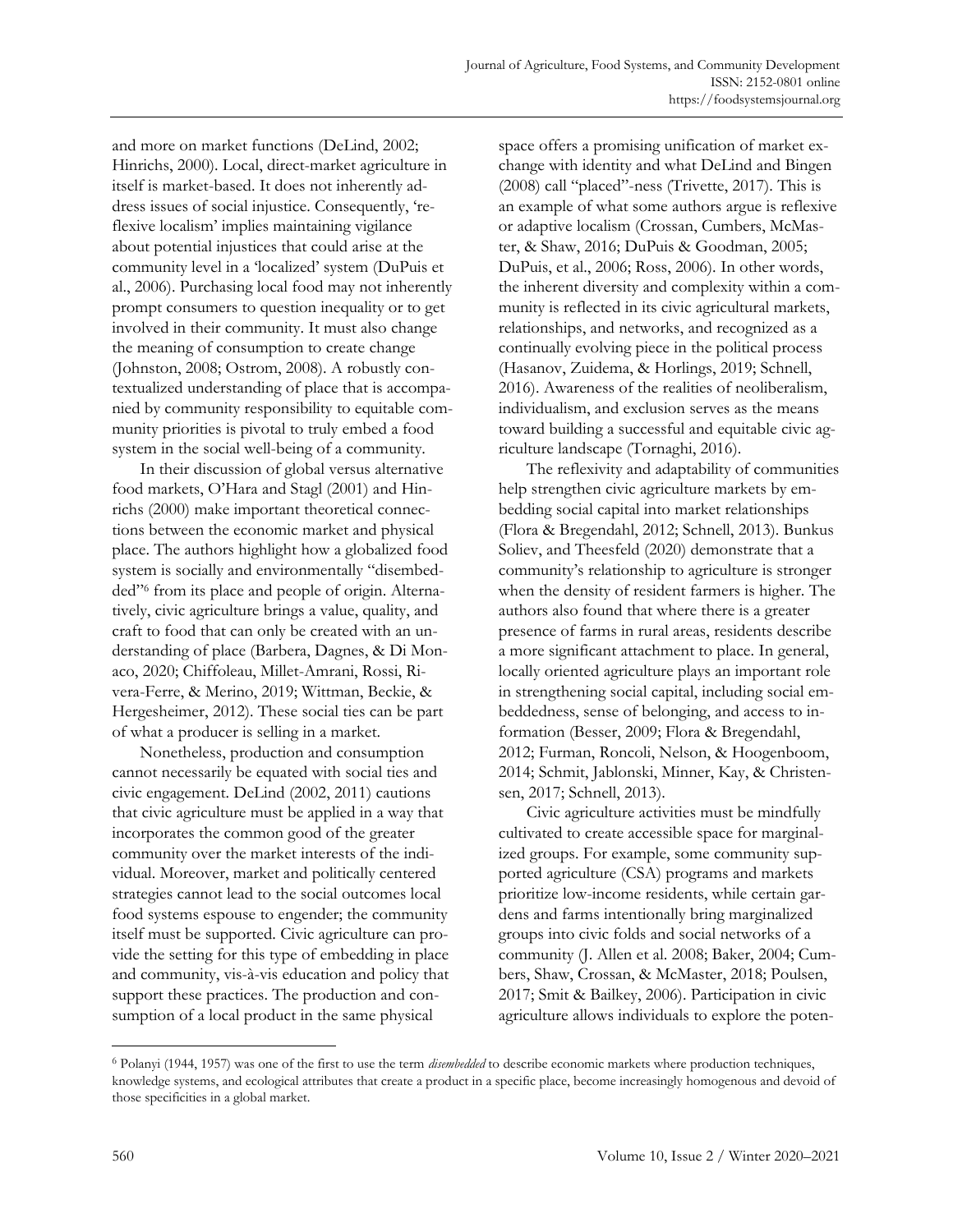tial of collective power (Canal Vieira, Serrao-Neumann, & Howes, 2019; Siegner, Acey, & Sowerwine, 2020), or it can create the chance to regain agency and power in the community (Alkon, 2008; Bornemann & Weiland, 2019; Bradley & Galt, 2014). By creating the conditions under which knowledge, networks, and awareness can be cultivated, civic agriculture can generate both community and social capital. That said, the true impact of civic agriculture on the redistribution of power and resources remains relatively unexplored, and in some cases can consolidate power within a select few. This reveals the need for specific and intentional engagement of marginalized groups to access, deploy, and create new and existing community networks to successfully build civic agriculture in their communities.

# **Community Cohesion**

### *Cultivating Social Capital*

Whether it is starting a new business in a community, establishing a farm, soliciting membership for a CSA, or cultivating a community garden, civic agriculture promotes the growth of social networks as people's paths cross and connect in ways they would not have before. In creating direct-to-consumer businesses for local food, farmers and entrepreneurs are dependent on a host of organizations, individuals, and government sectors to be successful (Canal Vieira et al., 2019; Christensen & Phillips, 2016; Cvijanović, Ignjatijević, Tankosić, & Cvijanović 2020; Hasanov et al., 2019; Hughes & Isengildina-Massa, 2015; Janssen, 2010). Civic agriculture addresses community issues such as rural revitalization, food availability, and social welfare, if built on a foundation of strong networks and interpersonal transaction (J. Allen et al., 2008; Bagdonis, Hinrichs, & Schafft, 2009; Renting, Marsden, & Banks, 2003). At urban farms, gardens, and CSA gatherings, participants find a shared sense of belonging, nurturing the growth of community cohesion, and vocalize its significance (Dunlap, Harmon, & Camp, 2020; Firth, Maye, & Pearson, 2011; Kingsley, Foenander, & Bailey, 2019; Macias, 2008; Sumner, Mair, & Nelson, 2010). It is that desire for social embeddedness and a sense of community that drives many farmers to participate in civic agriculture (Migliore, Caracciolo, Lombardi, Schifani, & Cembalo, 2014). In fact, direct-to-consumer farms are dependent on strong farmer-consumer relationships to be successful (Poulsen, 2017).

Not only do network connections foment social integration, but they also create empowerment through the collective sharing of knowledges and individual learning. Gardeners learn new skills, farmers learn to engage their community, volunteers learn to organize, and a broader sense of resources available in the local community is brought to the attention of all involved (Kingsley et al., 2019; Liu, Gilchrist, Taylor, & Ravenscroft, 2017; Prost, 2019; Trauger, Sachs, Barbercheck, Brasier, & Kiernan, 2010). Farmers who engage in civic agriculture are dependent on mutual education with consumers to demonstrate the importance of their craft and receive feedback on their work. These exchanges are shown to increase participation and retention of customers, as well as further their own innovation (Hinrichs et al., 2004; Ross, 2006). Schmit et al. (2017) reveal an increased flow of intellectual capital to rural areas through the networks of local food systems. This original knowledge creates a more robust network and resilience, in which a community is more equipped to address certain problems with newfound social capital (Furman et al, 2014). In that notion of place, the physical space of a farm, garden, or market can become a missing space where community members have an opportunity to meet, work together, and socialize (Firth et al., 2011; Liu et al., 2017; Trauger et al., 2010).

Small, community-oriented farms, gardens, and markets seek to create a space where community members can gather and be considered as contributing to something greater than oneself (Bingen, Sage, & Sirieix, 2011; Chung, Kirkby, Kendell, & Beckwith, 2005; Cox et al., 2008; Flora & Bregendahl, 2012; Poulsen, 2017; Sharp, Imerman, & Peters, 2002). Onozaka, Nurse, and Thilmany (2010) found that consumers who bought directly from farmers felt a larger sense of community in being influenced by others buying practices around them (Low et al., 2015). Moreover, they overwhelmingly felt that their actions "make a difference" for both public and private outcomes (Low et al., 2015), fomenting a sense of personal and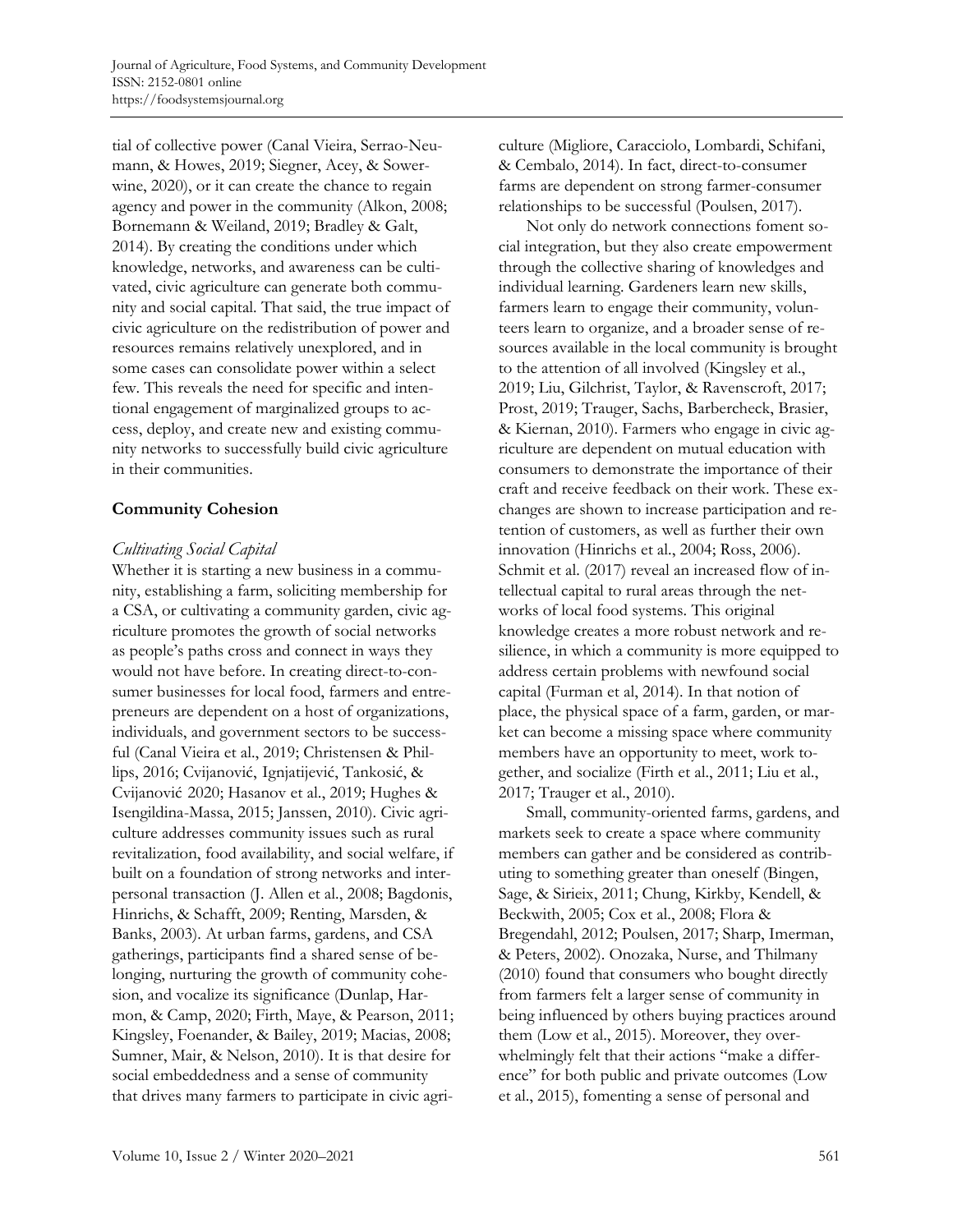civic efficacy. Civic participation in agricultural systems has been shown to not only to expand the civic imagination of participants to consider issues and opportunities in the community that had not been evident before (Cox et al., 2008, Schugerensky, 2003), but also to create an opportunity for community involvement that connects to the larger community social welfare (J. Allen et al., 2008; Niewolny et al., 2012).

# *Food Democracy and Citizenship*

The opportunity for community involvement generates an avenue for individuals to practice civic engagement. Participation in civic agriculture can serve as a form of exercising one's right to engage in community issues. Lang (1999) captured this concept with the notion of "food democracy," which entails individuals taking an active role in food procurement, such as identifying and seeking out local food sources. Hassanein (2003) proposes food democracy as a step toward social, economic, and ecological justice, while relying heavily on residents' participation and engagement (Lyson, 2005) to empower individuals and communities. There is a concurrence that an active attitude of responsibility among community members and within individuals is the cornerstone of more equitable agro-food systems (Cumbers et al., 2018; Kingsley et al., 2019; Levkoe, 2006; Renting, Schermer, & Rossi, 2012).

Shopping at a farmers market, volunteering at a CSA, or working in a community garden can change a relationship from solely customers to active consumers, and can allow individuals to reclaim the opportunity to shape their community (Bródy & deWilde, 2020; Crossan et al., 2016; Hasanov et al., 2019). Marginalized groups are able to find their place and voice in communities through the cultivation of gardens and the act of occupying physical space (Baker, 2004; Saldivar-Tanaka & Kransy, 2004). Efforts to re-orient the agricultural market to local needs offer consumers the opportunity to increase awareness around community issues and become active to address them (Cox et al., 2008; McIvor & Hale, 2015; Schugerensky, 2003). Furthermore, by recognizing the role of the individual and the collection of community members in food systems, people are empowered to turn to collective, community action to problem

solve and look beyond the formal governing body as the responsible figure for community well-being (Baker, 2004; Dunlap, Harmon, & Camp, 2020; DuPuis & Gillon, 2009). In some cases, it can inspire people to consider their involvement as a gesture of activism to reject the industrialized food system (Macias, 2008; Schnell, 2010).

# **Demographics**

# *Barriers to Civic Agriculture*

Many practitioners and scholars of local food systems have expressed continued concern about whether the success and benefits of civic agriculture are predetermined by demographics, and in particular, race, income, gender, and education (see, among others, Alkon & McCullen, 2011; P. Allen, 2010; Colasanti, Conner, & Smalley, 2010; Guthman, 2008). Studies over the years documenting the demographics of participants in civic agriculture reveal mixed findings. Overall, studies of CSAs (Cone & Myhre, 2000; Lass, Bevis, Hendrickson, & Ruhf 2001; Ostrom, 2008; Schnell, 2010), farmers markets (Alkon & McCullen, 2011; Byker, Shanks, Misyak, & Serrano 2012; Cvijanović et al., 2020; Wolf & Berrenson, 2003) and local food sales (Feldmann & Hamm, 2015; Godette et al., 2015; Martinez et al., 2010; O'Hara & Low, 2016; Thilmany, Bond, & Bond, 2008) show that participants tend to be white, wealthy, female, and college-educated, and are generally located in the Northeastern U.S. or West Coast near a metropolitan area. Although indicators of wealth and social class (such as proximity to a farmers market or a flexible work schedule) are often associated with greater access to local food, (Abelló, Palma, Anderson, & Waller, 2014; Galt et al., Bradley, Christensen, & Munden-Dixon, 2018; McGuirt et al., 2014; Zepeda & Nie, 2012), some scholarship posits that these demographics are not the only driver of local food consumption patterns (Guptill, Larsen, Welsh, & Kelly, 2018; Thilmany et al., 2008; Galt et al., 2017; Galt, Bradley, Christensen, & Munden-Dixon, 2019). Rather, ideological and emotional considerations should also be considered as potentially stronger indicators than demographics (Beagan, Power, & Chapman, 2015; Lombardi, Migliore, Verneau, Schifani, & Cembalo, 2015;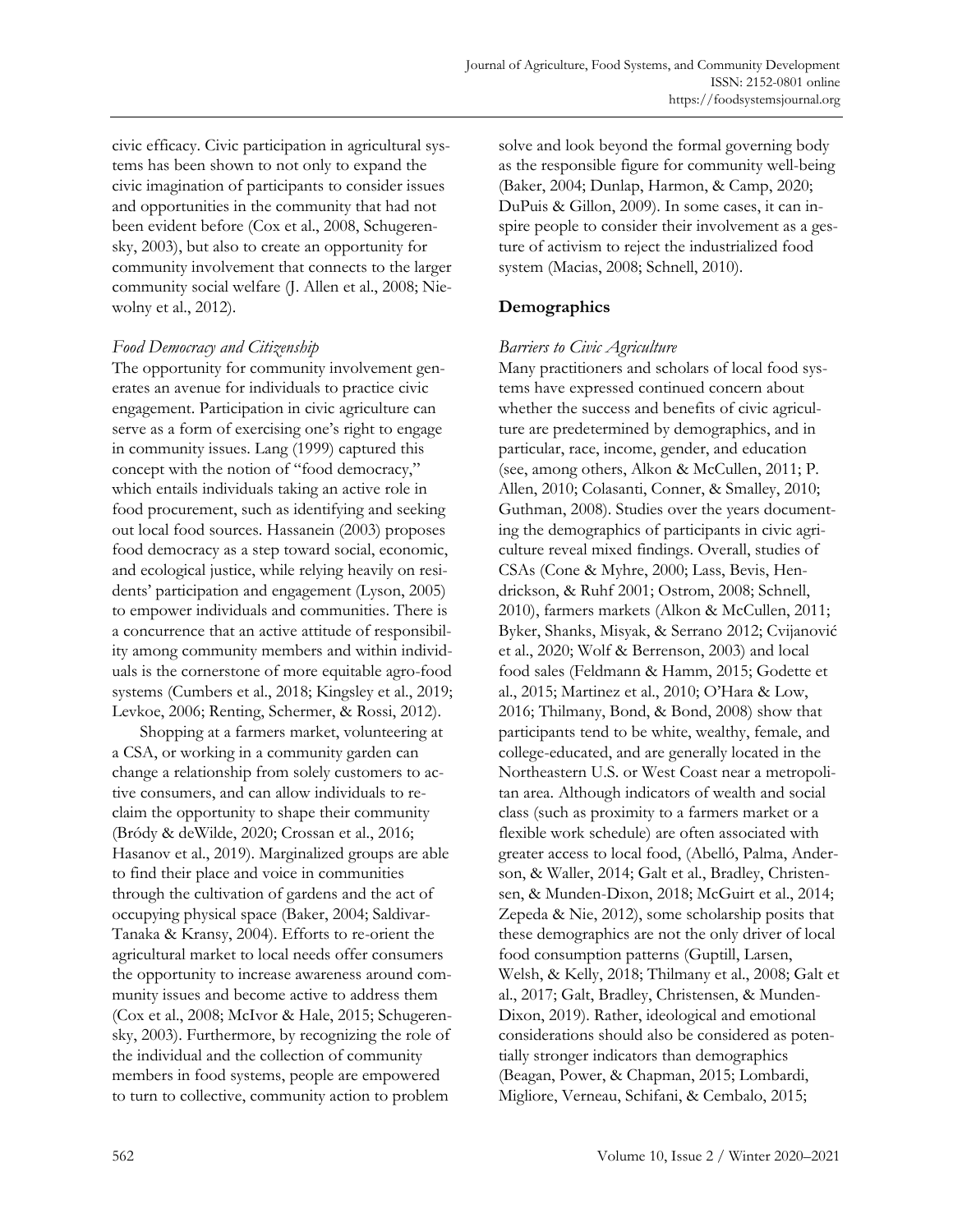Zoll, 2018). In certain areas, people of diverse socioeconomic backgrounds solicit farmers markets (Sadler, Gilliland, & Arku, 2013). Although demographic indicators undoubtedly play an important role, race, income, education, and others have not been proven to be the conclusive determinants of civic agriculture involvement.

Tegtmier and Duffy (2005), among others, found that farmers who start CSAs or sell direct to consumer tend to be college-educated, middleaged, and are located on the East or West Coast. These farms tend to be small, and cultivated with organic, biodynamic, or ecosystem-focused practices (Lass et al., 2001; Wells & Gradwell, 2001). A noticeable income gap has been observed between the producers and the consumers of local food (Ostrom, 2008; Schnell, 2010). Most farmers struggle to stay afloat financially and to keep members coming back every season (Ostrom, 2008; Schnell, 2010). These factors may reduce the type of farmers and residents participating in local food systems to a specific subset, limiting the impact of civic engagement and community building to a certain socio-economic group. Godette et al. (2015) points out that the contextual factors surrounding a community must be considered in creating a local food system—not only demographics, but also geography, infrastructure, and markets. Farmers are often more dependent on their relationships with the consumers than consumers are on farmers (Ostrom, 2008). This creates an unhealthy power balance that can cause farmers financial and social distress.

Indicators such as religiosity and social views are underexplored indicators of civic agriculture. There remains a dearth of research of the role that faith-based member organizations such as churches can have in facilitating engagement of its members or employees in civic agriculture. For example, instances of civic agriculture mediated by church leaders and congregations exist across the U.S., but are uncommonly documented and analyzed as a way to strengthen relationships between consumers and farmers. Often farm-to-institution programs rely on the farmer mediating the relationship with consumers, but leaders or administrators in these organizations can play an instrumental role in influencing the success of these initiatives by substantiating other incentives or rationale for participating and benefiting from civic agriculture. For example, faith-based organizations can inject other considerations for individual or community participation in civic agriculture, such as stewardship, giving, or other principles central to that religion.

# **Civic Engagement**

The hypothetical connections between civic agriculture and civic engagement have been thoroughly assessed, albeit through indirect means. Only a handful of studies have attempted to directly examine the relationship. Both Obach and Tobin (2014) and Carolan (2017) produced studies demonstrating that individuals engaged with civic agriculture tend to have increased levels of civic engagement compared to community members who only utilize conventional food systems. Obach and Tobin (2014) found consumers in New York state engaged in civic agriculture tend to also be more politically engaged and willing to volunteer than those who do not participate in civic agriculture. Carolan (2017) conducted a longitudinal study comparing the civic engagement of alternative and conventional eaters in Colorado and found that individuals who participate in civic agriculture are more likely to be active citizens in their community than conventional eaters. Though the values of civic engagement may already be inherently present in participants of civic agriculture, Carolan (2017) found that continued practice in civic agriculture can strengthen those beliefs.

Pole and Gray (2013) distributed a survey to CSA members in New York state to measure levels of community engagement in relation to their CSA experience. Contrary to previous research, they found that CSAs do not necessarily generate or promote a sense of community among members. However, respondents displayed a high level of civic participation either at the CSA or within their community. Clark and Record (2017) studied the levels of civic engagement of local farm owners to determine if there was a significant difference in owners whose farms were community-oriented and were selling to local customers, compared to owners whose farms were utilizing intermediating markets or were globally oriented. The results demonstrated that owners of locally facing farms were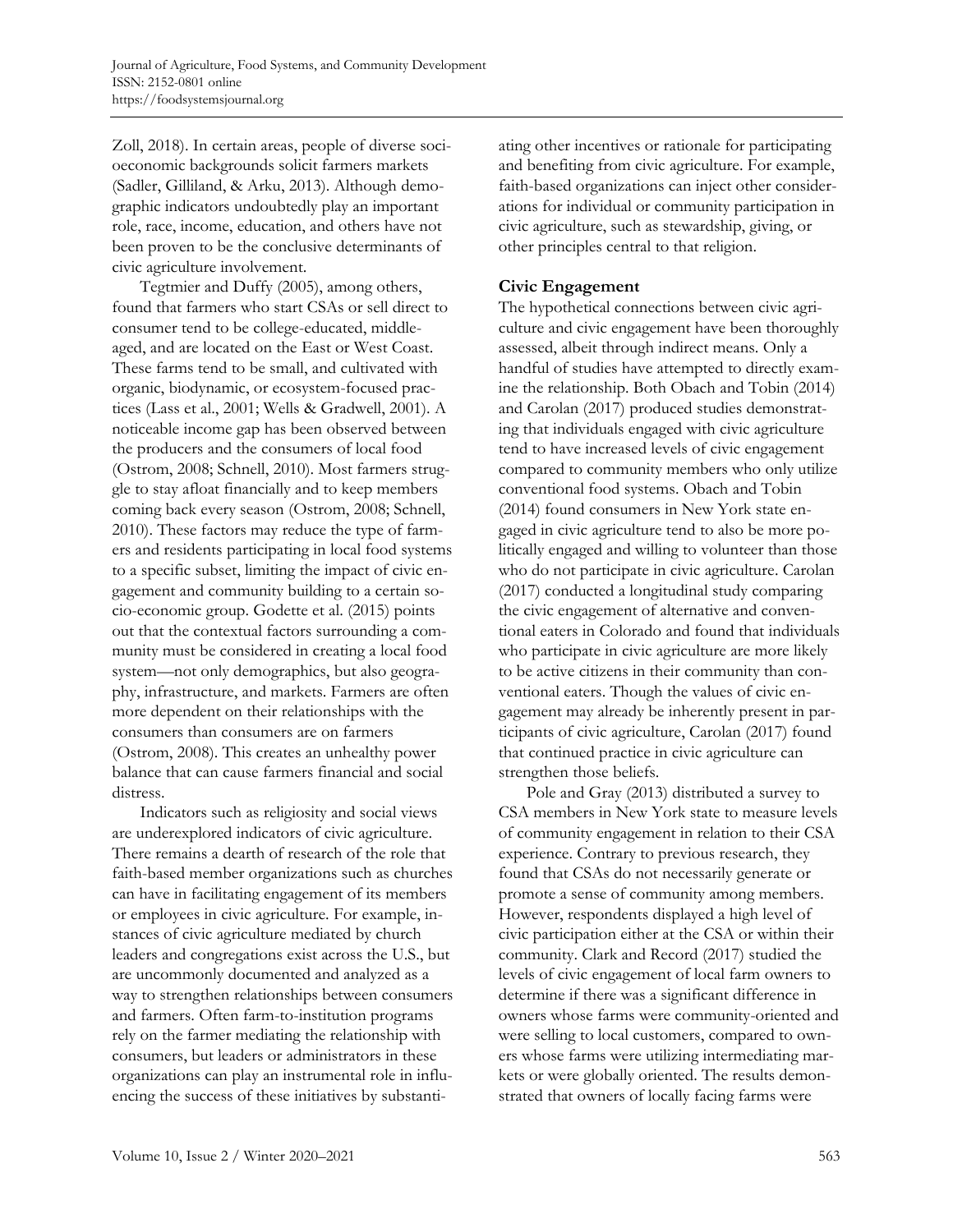more likely to be engaged both civically and politically than their counterparts. Collectively, these studies document a correlation between civic agriculture and civic engagement but none effectively addresses the issue of causality. There may be even be a mutually re-enforcing effect between civic agriculture and civic engagement, warranting further study of this relationship.

### **Conclusion**

All the work included in this review shares the view that food—from its production to its consumption—is a product of complex environmental and social interactions. These interactions can be at multiple scales that range from locally grown and locally consumed food to food that is globally traded and sold. For many, access to food is not only a determinant of well-being, but it is also an expression of social identity. In this work, we consolidate the wealth of scholarship that has demonstrated the positive effects of the former (locally grown and locally consumed food) on community well-being as a crucial, empirically grounded foundation toward utilizing food systems to build just, equitable economies. In addition, the many studies presented here illustrate the relationship between civic agriculture, community involvement, activism, and empowerment, and can be used to inform a roadmap to instill placed-ness in food systems that yield obvious and immediate benefit to communities at a local scale.

This work also identifies significant gaps in our understanding of the connection of municipal services and the role of institutions in civic agriculture, as well as a need to better elucidate the direct relationship between civic agriculture and civic engagement. The connection of these concepts to civic agriculture remains unclear and underexplored. We encourage both practitioners and scholars to help uncover these deficiencies through experience and exploration, as they may be key to improving the benefits of civic agriculture, especially in rural, low-income, and racially diverse communities. However, the collective evidence presented here reveals a clear association between civic agriculture and social welfare, both rural and urban, through increased social capital, embedded community-based economies, and as an outlet for civic engagement and political empowerment. In order to increase democratic engagement and build stronger communities, local governments, organizations, and individuals should explore supporting civic agriculture as a means to increase social welfare.

### **Acknowledgements**

Thank you to the United States Department of Agriculture National Institute of Food and Agriculture National Needs Fellowship program, which made this research possible. A sincere thank you to Dr. Owen Temby, Dr. William Donner, and Dr. Dongkyu Kim at the University of Texas Rio Grande Valley for their guidance, support and feedback for the conceptualization and original drafts of this paper. Thank you to the anonymous reviewers who provided insightful and meaningful suggestions to this paper, significantly improving its structure.

### **References**

- Abel, J., Thomson, J., & Maretzki, A. (1999). Extension's role with farmers' markets: Working with farmers, consumers, and communities. *Journal of Extension, 37*(5), 47–58. Retrieved from <https://archives.joe.org/joe/1999october/a4.php>
- Abelló, F. J., Palma, M. A, Anderson, D. P., & Waller, M. W. (2014). Evaluating the factors influencing the number of visits to farmers' markets. *Journal of Food Products Marketing, 20*(1), 17–35. <https://doi.org/10.1080/10454446.2013.807406>
- Alkon, A. (2008). Paradise or pavement: the social constructions of the environment in two urban farmers' markets and their implications for environmental justice and sustainability. *Local Environment, 13*(1), 271–289. <https://doi.org/10.1080/13549830701669039>
- Alkon, A. H. and McCullen, C. G. (2011). Whiteness and farmers markets: Performances, perpetuations... contestations? *Antipode, 43*(4), 937–959.<https://doi.org/10.1111/j.1467-8330.2010.00818.x>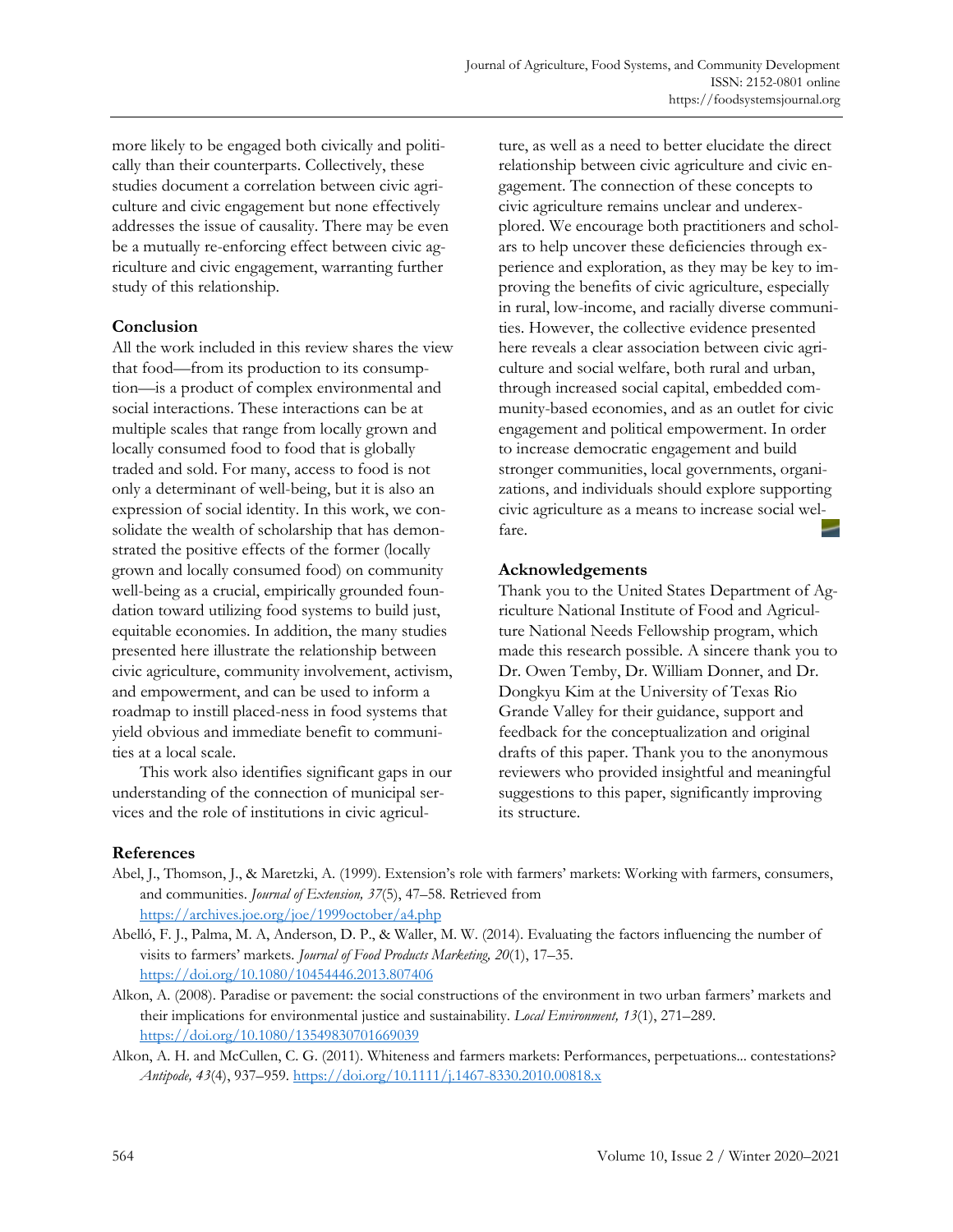- Allen, J. O., Alaimo, K., Elam, D., & Perry, E. (2008). Growing vegetables and values: Benefits of neighborhood-based community gardens for youth development and nutrition. *Journal of Hunger and Environmental Nutrition, 3*(4), 418–439. <https://doi.org/10.1080/19320240802529169>
- Allen, P. (1999). Reweaving the food security safety net: Mediating entitlement and entrepreneurship. *Agriculture and Human Values, 16*(2), 117–129[. https://doi.org/10.1023/A:1007593210496](https://doi.org/10.1023/A:1007593210496)
- Allen, P. (2010). Realizing justice in local food systems*. Cambridge Journal of Regions, Economy and Society, 3*(2), 295–308. <https://doi.org/10.1093/cjres/rsq015>
- Allen, P., FitzSimmons, M., Goodman, M., & Warner, K. (2003). Shifting plates in the agrifood landscape: The tectonics of alternative agrifood initiatives in California. *Journal of Rural Studies, 19*(1), 61–75. [https://doi.org/10.1016/S0743-0167\(02\)00047-5](https://doi.org/10.1016/S0743-0167(02)00047-5)
- Bagdonis, J. M., Hinrichs, C. C., & Schafft, K. A. (2009). The emergence and framing of farm-to-school initiatives: Civic engagement, health and local agriculture. *Agriculture and Human Values, 26*(1), 107–119. <https://doi.org/10.1007/s10460-008-9173-6>
- Baker, L. E. (2004). Tending cultural landscapes and food citizenship in Toronto's community gardens. *Geographical Review, 94*(3), 305–325.<https://doi.org/10.1111/j.1931-0846.2004.tb00175.x>
- Barbera, F., Dagnes, J., & Di Monaco, R. (2020). Participation for what? Organizational roles, quality conventions and purchasing behaviors in solidarity purchasing groups. *Journal of Rural Studies, 73*(2020), 243–251. <https://doi.org/10.1016/j.jrurstud.2019.10.044>
- Barnes, W. R. (2010). Governing cities in the coming decade: The democratic and regional disconnects. *Public Administration Review, 70*(Suppl. 1), 137–144.<https://doi.org/10.1111/j.1540-6210.2010.02256.x>
- Bauman, A., Jablonski, B. B. R., & Thilmany McFadden, D. (2019, June). Exploring the underlying economics of local food producers: Opportunities for rural economic development. Presentation at the Agricultural and Applied Economics Association 2019 Annual Meeting, Atlanta, Georgia. <https://doi.org/10.22004/ag.econ.291295>
- Beagan, B. L., Power, E. M., & Chapman, G. E. (2015). "Eating isn't just swallowing food": Food practices in the context of social class trajectory. *Canadian Food Studies / La Revue Canadienne Des Études Sur l'alimentation, 2*(1), 75. <https://doi.org/10.15353/cfs-rcea.v2i1.50>

Besser, T. L. (2009). Changes in small town social capital and civic engagement. *Journal of Rural Studies, 25*(2), 185–193. <https://doi.org/10.1016/j.jrurstud.2008.10.005>

- Bingen, J., Sage, J. & Sirieix, L. (2011). Consumer coping strategies: A study of consumers committed to eating local. *International Journal of Consumer Studies, 35*(4), 410–419.<https://doi.org/10.1111/j.1470-6431.2010.00949.x>
- Blanchard, T., & Matthews, T. L. (2006). The configuration of local economic power and civic participation in the global economy. *Social Forces, 84*(4), 2241–2257.<https://doi.org/10.1353/sof.2006.0080>
- Blanchard, T. C., Tolbert, C., & Mencken, C. (2011). The health and wealth of US counties: How the small business environment impacts alternative measures of development. *Cambridge Journal of Regions, Economy and Society, 5*(1), 149–162.<https://doi.org/10.1093/cjres/rsr034>
- Born, B. & Purcell, M. (2006). Avoiding the Local Trap: Scale and Food Systems in Planning Research. *Journal of Planning Education and Research 26*(2), 195–207. [https://doi.org/10.1177/0739456X06291389](https://doi.org/10.1177%2F0739456X06291389)
- Bornemann, B., & Weiland, S. (2019). Empowering people-democratising the food system? Exploring the democratic potential of food-related empowerment forms. *Politics and Governance, 7*(4), 105–118. <https://doi.org/10.17645/pag.v7i4.2190>
- Bradley, K., & Galt, R. E. (2014). Practicing food justice at Dig Deep Farms and Produce, East Bay Area, California: Self-determination as a guiding value and intersections with foodie logic. *Local Environment, 19*(2), 172–186. <https://doi.org/10.1080/13549839.2013.790350>
- Bródy, L. S., & de Wilde, M. (2020). Cultivating food or cultivating citizens? On the governance and potential of community gardens in Amsterdam. *Local Environment, 25*(3), 243–257. <https://doi.org/10.1080/13549839.2020.1730776>
- Brown, A. (2002). Farmers market research 1940–2000: An inventory and review. *American Journal of Alternative Agriculture*, *17*(4), 167–176.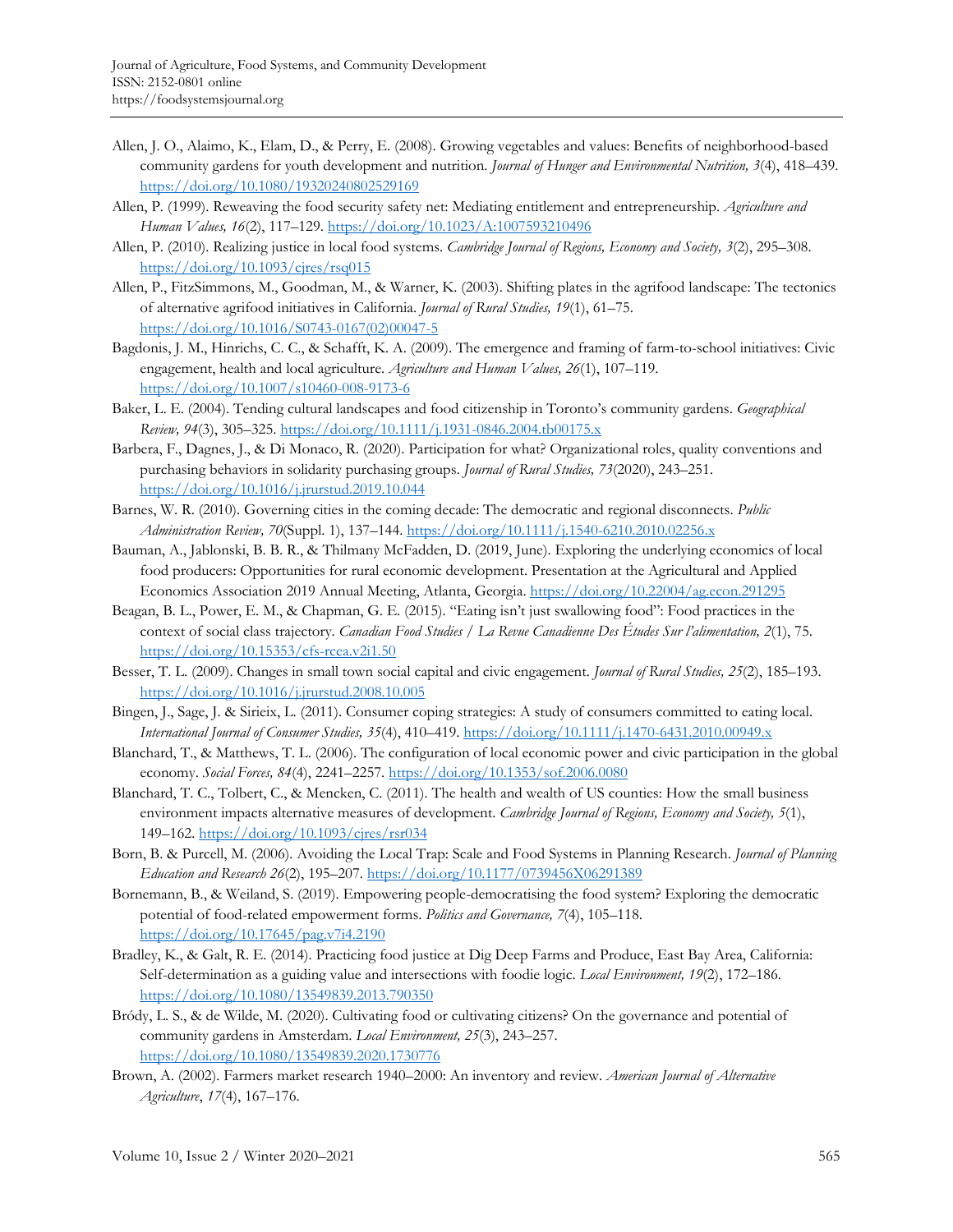- Bunkus, R., Soliev, I., & Theesfeld, I. (2020). Density of resident farmers and rural inhabitants' relationship to agriculture: operationalizing complex social interactions with a structural equation model. *Agriculture and Human Values, 37*(1), 47–63.<https://doi.org/10.1007/s10460-019-09966-7>
- Byker, C., Shanks, J., Misyak, S., & Serrano, E. (2012). Characterizing farmers' market shoppers: A literature review. *Journal of Hunger and Environmental Nutrition, 7*(1), 38–52.<https://doi.org/10.1080/19320248.2012.650074>
- Cameron, A. (2007). Farmers' markets as small business incubators and safety nets: Evidence from New Zealand. *International Journal of Entrepreneurial Behaviour and Research, 13*(6), 367–379. <https://doi.org/10.1108/13552550710829179>
- Canal Vieira, L., Serrao-Neumann, S., & Howes, M. (2019). Local action with a global vision: The transformative potential of food social enterprises in Australia. *Sustainability*, *11*(23), 6756.<https://doi.org/10.3390/su11236756>
- Carolan, M. (2017). More-than-active food citizens: A longitudinal and comparative study of alternative and conventional eaters. *Rural Sociology, 82*(2), 197–225.<https://doi.org/10.1111/ruso.12120>
- Chiffoleau, Y., Millet-Amrani, S., Rossi, A., Rivera-Ferre, M. G., & Merino, P. L. (2019). The participatory construction of new economic models in short food supply chains. *Journal of Rural Studies, 68*(2019), 182–190. <https://doi.org/10.1016/j.jrurstud.2019.01.019>
- Christensen, B., & Phillips, R. (2016). Local food systems and community economic development through the lens of theory. *Community Development, 47*(5), 638–651.<https://doi.org/10.1080/15575330.2016.1214609>
- Chung, K., Kirkby, R. J., Kendell, C., & Beckwith, J. A. (2005). Civic agriculture: Does public space require public ownership? *Culture and Agriculture 27*(2), 99–108. <https://doi.org/10.1525/cag.2005.27.2.99>
- Clark, J. K., & Record, M. (2017). Local capitalism and civic engagement: The potential of locally facing firms. *Public Administration Review, 77*(6), 875–887[. https://doi.org/10.1111/puar.12791](https://doi.org/10.1111/puar.12791)
- Colasanti, K. J. A., Conner, D. S., & Smalley, S. B. (2010). Understanding barriers to farmers' market patronage in Michigan: Perspectives from marginalized populations. *Journal of Hunger and Environmental Nutrition, 5*(3), 316–338. <https://doi.org/10.1080/19320248.2010.504097>
- Cone, C. A., & Myhre, A. (2000). Community-supported agriculture: A sustainable alternative to industrial agriculture? *Human Organization, 59*(2), 187–197[. https://doi.org/10.17730/humo.59.2.715203t206g2j153](https://doi.org/10.17730/humo.59.2.715203t206g2j153)
- Cox, R., Holloway, L., Venn, L., Dowler, L., Hein, J. R., Kneafsey, M., & Tuomainen, H. (2008). Common ground? Motivations for participation in a community-supported agriculture scheme. *Local Environment, 13*(3), 203–218. <https://doi.org/10.1080/13549830701669153>
- Crossan, J., Cumbers, A., McMaster, R., & Shaw, D. (2016). Contesting neoliberal urbanism in Glasgow's community gardens: The practice of DIY citizenship. *Antipode, 48*(4), 937–955[. https://doi.org/10.1111/anti.12220](https://doi.org/10.1111/anti.12220)
- Cumbers, A., Shaw, D., Crossan, J., & McMaster, R. (2018). The work of community gardens: Reclaiming place for community in the city. *Work, Employment and Society, 32*(1), 133–149[. https://doi.org/10.1177/0950017017695042](https://doi.org/10.1177/0950017017695042)
- Cvijanović, D., Ignjatijević, S., Tankosić, J. V., & Cvijanović, V. (2020). Do local food products contribute to sustainable economic development? *Sustainability, 12*(7), 2847[. https://doi.org/10.3390/su12072847](https://doi.org/10.3390/su12072847)
- DeLind, L. B. (2002). Place, work, and civic agriculture: Common fields for cultivation. *Agriculture and Human Values, 19*(3), 217–224.<https://doi.org/10.1023/A:1019994728252>
- DeLind, L. B. (2011). Are local food and the local food movement taking us where we want to go? Or are we hitching our wagons to the wrong stars? *Agriculture and Human Values, 28*(2), 273–283. <https://doi.org/10.1007/s10460-010-9263-0>
- DeLind, L. B., & Bingen, J. (2008). Place and civic culture: Re-thinking the context for local agriculture. *Journal of Agricultural and Environmental Ethics, 21*(2), 127–151[. https://doi.org/10.1007/s10806-007-9066-5](https://doi.org/10.1007/s10806-007-9066-5)
- Deller, S. C., Lamie, D., & Stickel, M. (2017). Local foods systems and community economic development. *Community Development, 48*(5), 612–638.<https://doi.org/10.1080/15575330.2017.1373136>
- Dunlap, R., Harmon, J., & Camp, B. H. (2020). Cultivating self-reliance: Participation in urban agriculture as civil leisure. *Annals of Leisure Research, 231*(4), 530–543.<https://doi.org/10.1080/11745398.2019.1613668>
- DuPuis, E. M., & Gillon, S. (2009). Alternative modes of governance: Organic as civic engagement. *Agriculture and Human Values, 26*(1), 43–56.<https://doi.org/10.1007/s10460-008-9180-7>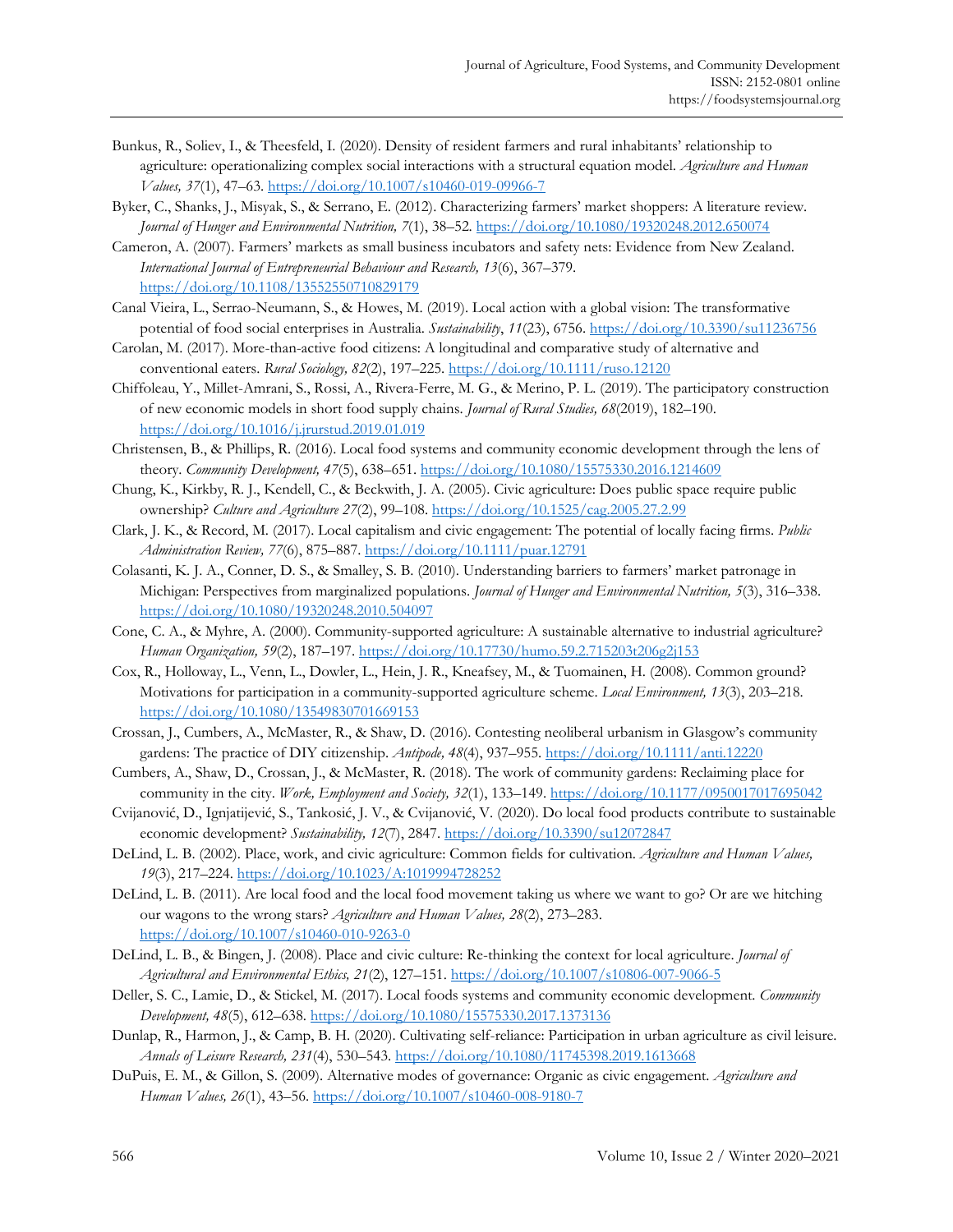- DuPuis, E. M., & Goodman, D. (2005). Should we go "home" to eat?: Toward a reflexive politics of localism. *Journal of Rural Studies, 21*(3), 359–371.<https://doi.org/10.1016/j.jrurstud.2005.05.011>
- DuPuis, E. M., Goodman, D., & Harrison, J. (2006). Just values or just value? Remaking the local in agro-food studies. *Research in Rural Sociology and Development, 12* (2006), 241–268[. https://doi.org/10.1016/S1057-1922\(06\)12010-7](https://doi.org/10.1016/S1057-1922(06)12010-7)
- Feenstra, G. W., Lewis, C. C., Hinrichs, C. C., Gillespie, G. W., & Hilchey, D. (2003). Entrepreneurial outcomes and enterprise size in US retail farmers' markets. *American Journal of Alternative Agriculture, 18*(1), 46–55. <https://doi.org/10.1079/AJAA2003046>
- Feldmann, C., & Hamm, U. (2015). Consumers' perceptions and preferences for local food: A review. *Food Quality and Preference*, *40*(A), 152–164.<https://doi.org/10.1016/j.foodqual.2014.09.014>
- Firth, C., Maye, D., & Pearson, D. (2011). Developing "community" in community gardens. *Local Environment, 16*(6), 555–568.<https://doi.org/10.1080/13549839.2011.586025>
- Flora, C., & Bregendahl, C. (2012). Collaborative community-supported agriculture: Balancing community capitals for producers and consumers. *The International Journal of Sociology of Agriculture and Food, 19*(3), 329–346. <https://doi.org/10.48416/ijsaf.v19i3.208>
- Fowler, I. A. (1958). Local industrial structures, economic power, and community welfare. *Social Problems, 6*(1), 41–51. <https://doi.org/10.2307/798994>
- Furman, C., Roncoli, C., Nelson, D. R., & Hoogenboom, G. (2014). Growing food, growing a movement: Climate adaptation and civic agriculture in the Southeastern United States. *Agriculture and Human Values, 31*(1), 69–82. <https://doi.org/10.1007/s10460-013-9458-2>
- Galt, R. E., Bradley, K., Christensen, L., Fake, C., Munden-Dixon, K., Simpson, N.,. . . Soelen Kim, J., (2017). What difference does income make for community supported agriculture (CSA) members in California? Comparing lower-income and higher-income households. *Agriculture and Human Values, 34*(2), 435–452. <https://doi.org/10.1007/s10460-016-9724-1>
- Galt, R. E., Bradley, K., Christensen, L., & Munden-Dixon, K. (2018). Exploring member data for community supported agriculture (CSA) in California: Comparisons of former and current CSA members. *Data in Brief*, *21*, 2082–2088.<https://doi.org/10.1016/j.dib.2018.11.045>
- Galt, R. E., Bradley, K., Christensen, L. O., & Munden-Dixon, K. (2019). The (un)making of "CSA people": Member retention and the customization paradox in community supported agriculture (CSA) in California. *Journal of Rural Studies, 65*(2019), 172–185.<https://doi.org/10.1016/j.jrurstud.2018.10.006>
- Gillespie, G., Hilchey, D., Hinrichs, C., & Feenstra, G. (2006). Farmers' markets as keystones in rebuilding local and regional food systems. In C. C. Hinrichs & T. A. Lyson (Eds.), *Remaking the North American food system: Strategies for sustainability* (pp. 65–83). Lincoln: University of Nebraska Press.
- Godette, S. K., Beratan, K., & Nowell, B. (2015). Barriers and facilitators to local food market development: A contingency perspective. *Journal of Agriculture, Food Systems, and Community Development, 5*(3), 79–96. <http://dx.doi.org/10.5304/jafscd.2015.053.012>
- Goldschmidt, W. (1978). *As you sow*. Montclair, NJ: Allanheld, Osmun.
- Guptill, A., Larsen, D., Welsh, R., & Kelly, E. (2018). Do affluent urban consumers drive direct food sales in the Northeast United States? A three-part analysis. *Journal of Agriculture, Food Systems, and Community Development, 8*(2), 73– 86.<https://doi.org/10.5304/jafscd.2018.082.005>
- Guthman, J. (2003). Fast food/organic food: Reflexive tastes and the making of 'yuppie chow.' *Social and Cultural Geography*, *4*(1), 45–58.<https://doi.org/10.1080/1464936032000049306>
- Guthman, J. (2008). Bringing good food to others: Investigating the subjects of alternative food practice. *Cultural Geographies, 15*(4), 431–447. <https://doi.org/10.1177/1474474008094315>
- Guthman, J. (2008). 'If they only knew': Color blindness and universalism in California alternative food institutions. *The Professional Geographer, 60*(3), 387–397. <https://doi.org/10.1080/00330120802013679>
- Guthman, J. (2011). *Weighing in: Obesity, food justice, and the limits of capitalism*. Berkeley: University of California Press.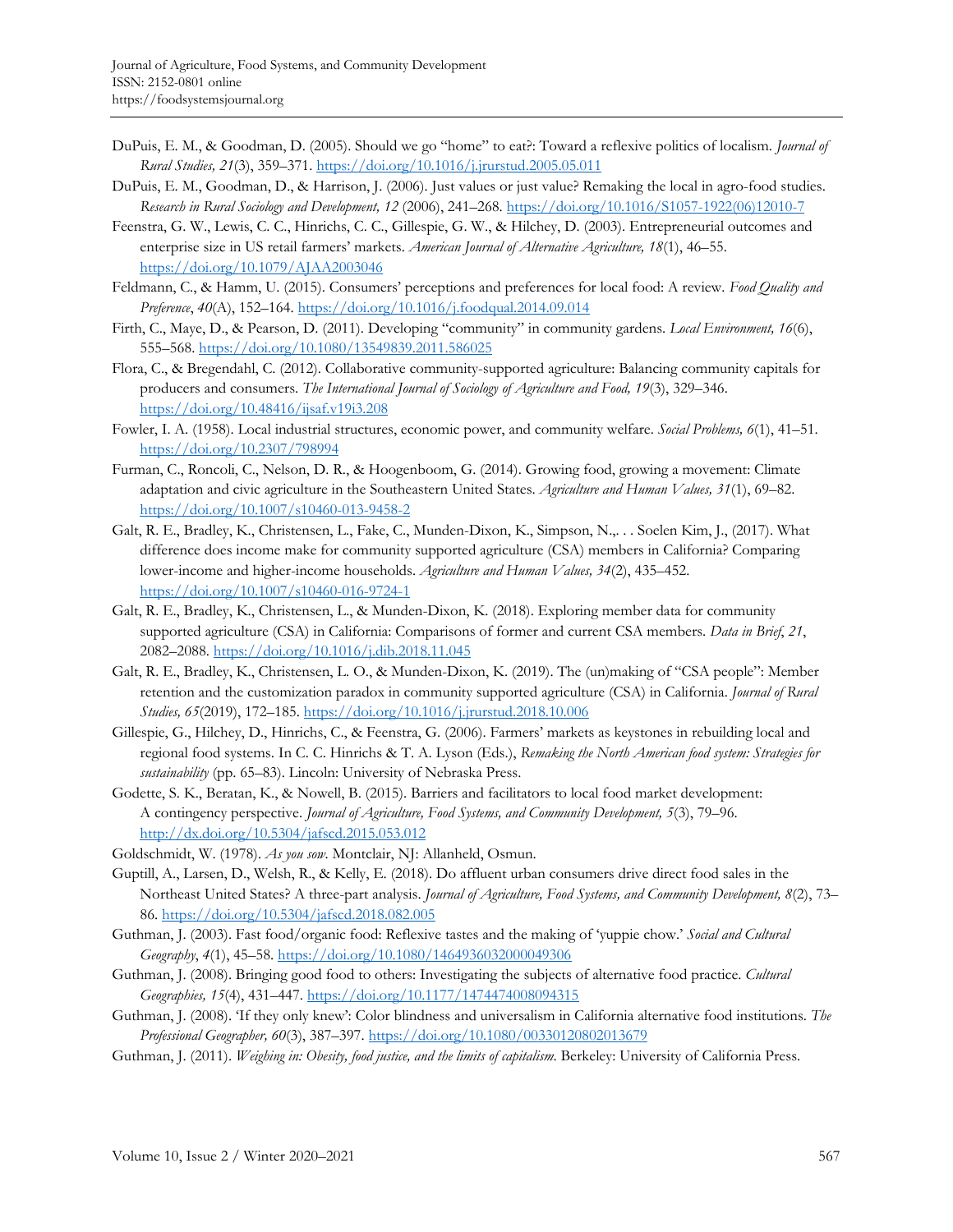- Hasanov, M., Zuidema, C., & Horlings, L. G. (2019). Exploring the role of community self-organisation in the creation and creative dissolution of a community food initiative. *Sustainability, 11*(11), 3170. <https://doi.org/10.3390/su11113170>
- Hassanein, N. (2003). Practicing food democracy: A pragmatic politics of transformation. *Journal of Rural Studies, 19*(1), 77–86. [https://doi.org/10.1016/S0743-0167\(02\)00041-4](https://doi.org/10.1016/S0743-0167(02)00041-4)
- Hayes, M. N., & Olmstead, A. L. (1984). Farm size and community quality: Arvin and Dinuba revisited. *American Journal of Agricultural Economics, 66*(4), 430–436.<https://doi.org/10.2307/1240921>
- Hinrichs, C. C. (2000). Embeddedness and local food systems: Notes on two types of direct agricultural market. *Journal of Rural Studies*, *16*(3), 295–303. [https://doi.org/10.1016/S0743-0167\(99\)00063-7](https://doi.org/10.1016/S0743-0167(99)00063-7)
- Hinrichs, C. C. (2003). The practice and politics of food system localization. *Journal of Rural Studies, 19*(1), 33–45. [https://doi.org/10.1016/S0743-0167\(02\)00040-2](https://doi.org/10.1016/S0743-0167(02)00040-2)
- Hinrichs, C. C., Gillespie, G. W., & Feenstra, G. W. (2004). Social learning and innovation at retail farmers' markets. *Rural Sociology, 69*(1), 31–58.<https://doi.org/10.1526/003601104322919892>
- Hughes, D. W., & Isengildina-Massa, O. (2015). The economic impact of farmers' markets and a state level locally grown campaign. *Food Policy, 54*, 78–84[. https://doi.org/10.1016/j.foodpol.2015.05.001](https://doi.org/10.1016/j.foodpol.2015.05.001)
- Humphries, S. (2001). Who's afraid of the big, bad firm: The impact of economic scale on political participation. *American Journal of Political Science, 45*(3), 678.<https://doi.org/10.2307/2669245>
- Irwin, M., & Tolbert, C. (1997). How to build strong home towns. *American Demographics*, *19*(2), 43–53.
- Irwin, M., Tolbert, C., & Lyson, T. (1999). There's no place like home: Nonmigration and civic engagement. *Environment and Planning A*, *31*(12), 2223–2238. <https://doi.org/10.1068/a312223>
- Janssen, B. (2010). Local food, local engagement: Community-supported agriculture in eastern Iowa. *Culture & Agriculture, 32*(1), 4–16.<https://doi.org/10.1111/j.1556-486X.2010.01031.x>
- Jarosz, L. (2011). Defining world hunger: Scale and neoliberal ideology in international food security policy discourse. *Food, Culture and Society, 14*(1) 117–139. <https://doi.org/10.2752/175174411X12810842291308>
- Johnston, J. (2008). The citizen-consumer hybrid: Ideological tensions and the case of Whole Foods Market. *Theory and Society, 37*(3), 229–270.<https://doi.org/10.1007/s11186-007-9058-5>
- Kingsley, J., Foenander, E., & Bailey, A. (2019). "You feel like you're part of something bigger": Exploring motivations for community garden participation in Melbourne, Australia. *BMC Public Health, 19,* 745. <https://doi.org/10.1186/s12889-019-7108-3>
- Kirwan, J., & Maye, D. (2013). Food security framings within the UK and the integration of local food systems. *Journal of Rural Studies, 29*(2013), 91–100. <https://doi.org/10.1016/j.jrurstud.2012.03.002>
- Lang, T. (1999). Food policy for the 21st century: Can it be both radical and reasonable? In M. Koc, R. MacRae, L. J. A. Mougeot, & J. Welsh, (Eds.), *For hunger-proof cities: Sustainable urban food systems* (pp. 216–224). Ottawa: International Development Research Centre.
- Lass, D., Bevis, A., Hendrickson, J., & Ruhf, K. (2001). *Community supported agriculture entering the 21st century: Results from the 2001 national survey*. Retrieved from
	- [https://cias.webhosting.cals.wisc.edu/wp-content/uploads/sites/194/2008/07/csa\\_survey\\_011.pdf](https://cias.webhosting.cals.wisc.edu/wp-content/uploads/sites/194/2008/07/csa_survey_011.pdf)
- Lee, M. R. (2008). Civic community in the hinterland: Toward a theory of rural social structure and violence. *Criminology, 46*(2), 447–48. <https://doi.org/10.1111/j.1745-9125.2008.00115.x>
- Lee, M. R. (2010). The protective effects of civic communities against all-cause mortality. *Social Science and Medicine, 70*(11), 1840–1846. <https://doi.org/10.1016/j.socscimed.2010.02.020>
- Lee, M. R., & Thomas, S. A. (2010). Civic community, population change, and violent crime in rural communities. *Journal of Research in Crime and Delinquency, 47*(1), 118–147.<https://doi.org/10.1177/0022427809348907>
- Lev, L., Brewer, L., & Stephenson, G. (2003). How do farmers' markets affect neighboring businesses? (Oregon Small Farms Technical Report No. 16). Oregon State University Extension. Retrieved from <https://smallfarms.oregonstate.edu/sites/agscid7/files/techreport16.pdf>
- Levkoe, C. Z. (2006). Learning democracy through food justice movements. *Agriculture and Human Values, 23*(1), 89–98. <https://doi.org/10.1007/s10460-005-5871-5>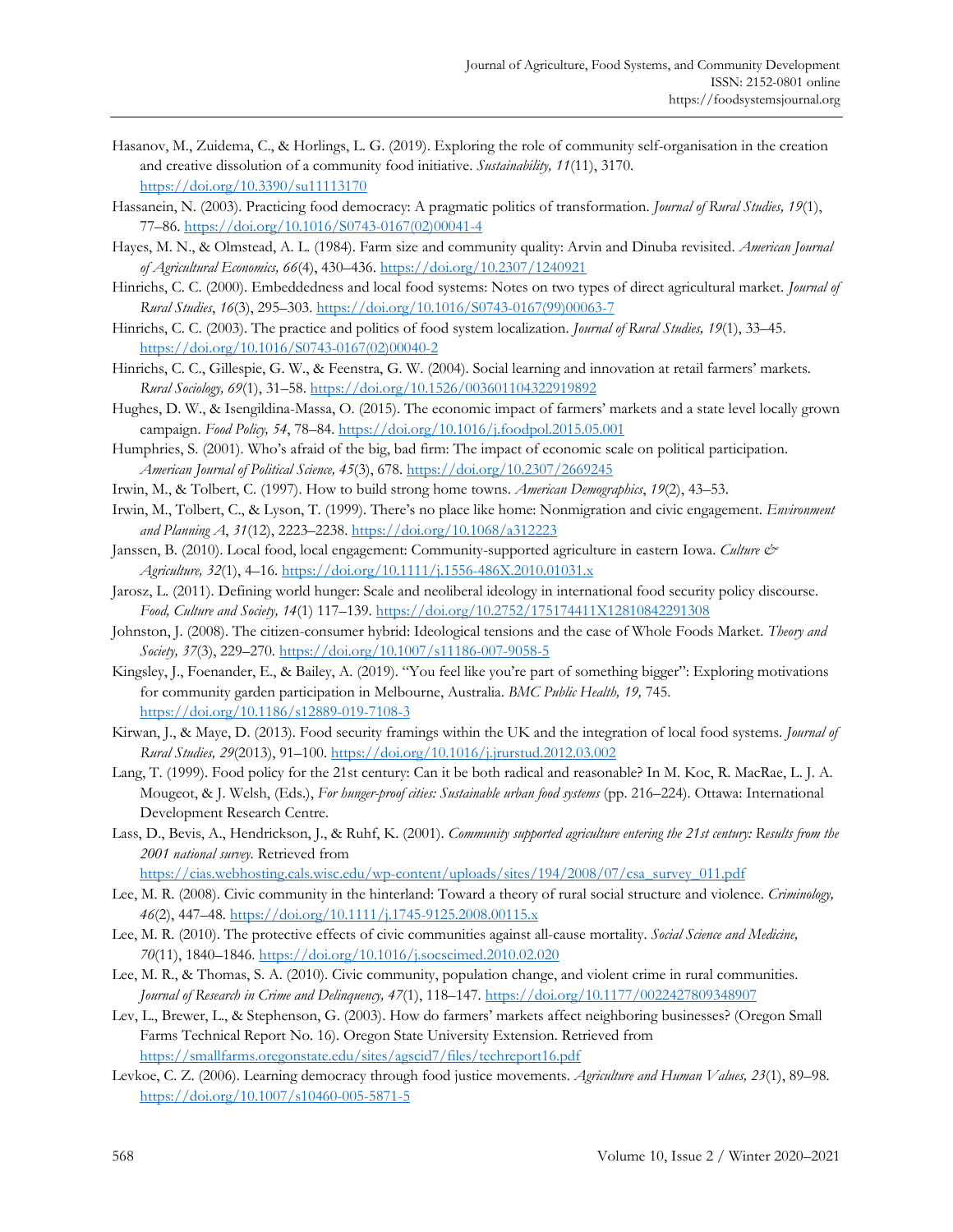- Liu, P., Gilchrist, P., Taylor, B., & Ravenscroft, N. (2017). The spaces and times of community farming. *Agriculture and Human Values, 34*(2), 363–375[. https://doi.org/10.1007/s10460-016-9717-0](https://doi.org/10.1007/s10460-016-9717-0)
- Lombardi, A., Migliore, G., Verneau, F., Schifani, G., & Cembalo, L. (2015). Are "good guys" more likely to participate in local agriculture? *Food Quality and Preference, 45,* 158–165.<https://doi.org/10.1016/j.foodqual.2015.06.005>
- Low, S. A., Adalja, A., Beaulieu, E., Key, N., Martinez, S., Melton, A., … Jablonski, B. B. R. (2015). *Trends in U.S. local and regional food systems* (AP-068). Washington, D.C.: U.S. Department of Agriculture, Economic Research Service. Retrieved from [https://www.ers.usda.gov/webdocs/publications/42805/51173\\_ap068.pdf](https://www.ers.usda.gov/webdocs/publications/42805/51173_ap068.pdf)
- Low, S. A., & Vogel, S. (2011). Direct and intermediated marketing of local foods in the United States (Report No. ERR-128). Washington, D.C.: USDA Economic Research Service. Retrieved from <https://doi.org/10.2139/ssrn.2114361>
- Lyson, T. A. (2004). *Civic agriculture: Reconnecting farm, food, and community*. Lebanon, N.H.: Tufts University Press.
- Lyson, T. A. (2005). Civic agriculture and community problem solving. *Culture and Agriculture, 27*(2), 92–98. <https://doi.org/10.1525/cag.2005.27.2.92>
- Lyson, T. A. (2006). Big business and community welfare. *American Journal of Economics and Sociology, 65*(5), 1001–1023. <https://doi.org/10.1111/j.1536-7150.2006.00489.x>
- Lyson, T. A., & Guptill, A. (2004). Commodity agriculture, civic agriculture and the future of U.S. farming. *Rural Sociology, 69*(3), 370–385.<https://doi.org/10.1526/0036011041730464>
- Lyson, T. A., & Tolbert, C. M. (1996). Small manufacturing and nonmetropolitan socioeconomic well-being. *Environment and Planning A, 28*(10), 1779–1794.<https://doi.org/10.1068/a281779>
- Lyson, T. A., & Tolbert, C. M. (2003). Civil society, civic communities, and rural development. In D. L. Brown, L. E. Swanson, & A. Brown (Eds.), *Challenges for rural America in the twenty-first century* (pp. 228–238). Penn State University Press.<https://doi.org/10.5325/j.ctv14gp32b.23>
- Lyson, T. A., Torres, R. J., & Welsh, R. (2001). Scale of agricultural production, civic engagement, and community welfare. *Social Forces*, *80*(1), 311–327. <https://doi.org/10.1353/sof.2001.0079>
- Macias, T. (2008). Working toward a just, equitable, and local food system: The social impact of community-based agriculture. *Social Science Quarterly, 89*(5), 1086–1101.<https://doi.org/10.1111/j.1540-6237.2008.00566.x>
- Martinez, M., Hand, M., DaPra, M., Pollack, S., Ralston, K., Smith, T., . . . Newman, C. (2010). *Local food systems: Concepts, impacts, and issues*, (Report No. ERR-97). USDA Economic Research Service. Retrieved from <https://www.ers.usda.gov/publications/pub-details/?pubid=46395>
- McGuirt, J. T., Jilcott Pitts, S. B., Ward, R., Crawford, T. W., Keyserling, T. C., & Ammerman, A. S. (2014). Examining the influence of price and accessibility on willingness to shop at farmers' markets among low-income Eastern North Carolina women. *Journal of Nutrition Education and Behavior, 46*(1), 26–33. <https://doi.org/10.1016/j.jneb.2013.06.001>
- McIvor, D. W., & Hale, J. (2015). Urban agriculture and the prospects for deep democracy. *Agriculture and Human Values, 32*(4), 727–741.<https://doi.org/10.1007/s10460-015-9588-9>
- Mencken, F. C., Smith, B., & Tolbert, C. M. (2020). Self-employment and civic inclination. *Sociological Perspectives, 63*(5), 719–737.<https://doi.org/10.1177/0731121419899386>
- Migliore, G., Caracciolo, F., Lombardi, A., Schifani, G., & Cembalo, L. (2014). Farmers' participation in civic agriculture: The effect of social embeddedness. *Culture, Agriculture, Food and Environment, 36*(2), 105–117. <https://doi.org/10.1111/cuag.12038>
- Mills, C. W., & Ulmer, M. J. (1946). *Small business and civic welfare: Report of the Smaller War Plants Corporation to the Special Committee to Study Problems of American Small Business.* Washington, D.C.: U.S. Government Printing Office.
- Mount, P. (2012). Growing local food: Scale and local food systems governance. *Agriculture and Human Values, 29*(1), 107–121.<https://doi.org/10.1007/s10460-011-9331-0>
- Niewolny, K., Helms, J., Clark, S., Cotton, J., Jacobson, K., Grossman, J., … Jacobsen, K. L. (2012). Sustainable agriculture education and civic engagement: The significance of community-university partnerships in the new agricultural paradigm. *Journal of Agriculture, Food Systems, and Community Development, 2*(3), 27–42. <https://doi.org/10.5304/jafscd.2012.023.005>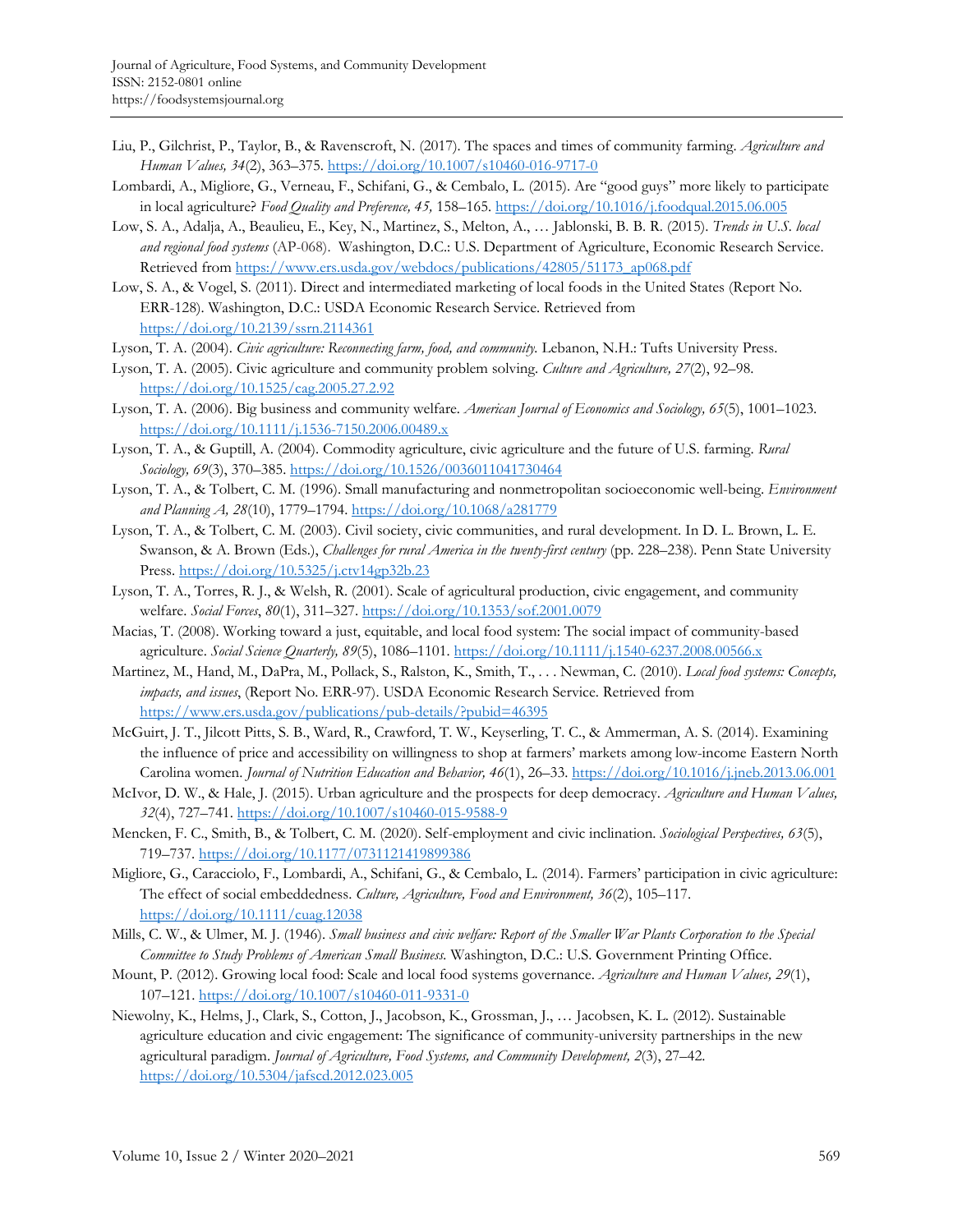- Obach, B. K., & Tobin, K. (2014). Civic agriculture and community engagement. *Agriculture and Human Values, 31*(2), 307–322.<https://doi.org/10.1007/s10460-013-9477-z>
- O'Hara, J. K., & C. Coleman. (2017). The impacts of the farmers market and local food promotion programs. *Community Development, 48*(5), 681–696.<https://doi.org/10.1080/15575330.2017.1350729>
- O'Hara, J. K., & Low, S. A. (2016). The influence of metropolitan statistical areas on direct-to-consumer agricultural sales of local food in the Northeast. *Agricultural and Resource Economics Review, 45*(3), 539–562. <https://doi.org/10.1017/age.2016.7>
- O'Hara, S. U., & Stagl, S. (2001). Global food markets and their local alternatives: A socio-ecological economic perspective. *Population and Environment, 22*(6), 533–554[. https://doi.org/10.1023/A:1010795305097](https://doi.org/10.1023/A:1010795305097)
- Oldenburg, R. 1991. *The great good place*. New York: Paragon House
- Olson, K. A. (2019). The town that food saved? Investigating the promise of a local food economy in Vermont. *Local Environment, 24*(1), 18–36.<https://doi.org/10.1080/13549839.2018.1545753>
- Onozaka, Y., Nurse, G., Thilmany McFadden, D. (2010). Local food consumers: How motivations and perceptions translate to buying behavior. *Choices: The Magazine of Food, Farm & Resource Issues, 25*(1), 7–12. Retrieved from <https://www.choicesmagazine.org/magazine/article.php?article=109>
- Ostrom, M. R. (2008). Community supported agriculture as an agent of change: Is it working? In C. C. Hinrichs & T. A. Lyson (Eds.), *Remaking the North American food system: Strategies for sustainability* (pp. 99–120). Lincoln: University of Nebraska Press.
- Piore, M. J., & Sabel, C. F. (1984). *The second industrial divide.* New York: Basic Books.
- Polanyi, K. (1944). *The great transformation*. Boston: Beacon Press.
- Polanyi, K. (1957). The economy as instituted process. In K. Polanyi, C. M. Arensberg, & H. W. Pearson (Eds.), *Trade and markets in the early empires, (*pp. 243–270). Glencoe, IL: Free Press.
- Pole, A., & Gray, M. (2013). Farming alone? What's up with the "C" in community supported agriculture. *Agriculture and Human Values, 30*(1), 85–100.<https://doi.org/10.1007/s10460-012-9391-9>
- Poulsen, M. N. (2017). Cultivating citizenship, equity, and social inclusion? Putting civic agriculture into practice through urban farming. *Agriculture and Human Values, 34*(1), 135–148.<https://doi.org/10.1007/s10460-016-9699-y>
- Prost, S. (2019). Food democracy for all? Developing a food hub in the context of socio-economic deprivation. *Politics and Governance, 7*(4), 142–153[. https://doi.org/10.17645/pag.v7i4.2057](https://doi.org/10.17645/pag.v7i4.2057)
- Putnam, R. (1994). What makes democracy work? *National Civic Review, 82*(2), 101–107. <https://doi.org/10.1002/ncr.4100820204>
- Renting, H., Marsden, T. K., & Banks, J. (2003). Understanding alternative food networks: Exploring the role of short food supply chains in rural development. *Environment and Planning A*, *35*(3), 393–411. <https://doi.org/10.1068/a3510>
- Renting, H., Schermer, M., & Rossi, A. (2012). Building food democracy: Exploring civic food networks and newly emerging forms of food citizenship. *The International Journal of Sociology of Agriculture and Food*, *19*(3), 289–307. <https://doi.org/10.48416/ijsaf.v19i3.206>
- Robinson, K. L., Lyson, T. A., & Christy, R. D. (2002). Civic community approaches to rural development in the South: Economic growth with prosperity. *Journal of Agricultural and Applied Economics, 34*(2), 327–338. <https://doi.org/10.22004/ag.econ.15468>
- Ross, N. J. (2006). How civic is it? Success stories in locally focused agriculture in Maine. *Renewable Agriculture and Food Systems, 21*(2), 114–123.<https://doi.org/10.1079/RAF2005134>
- Rossi, J. D., Johnson, T. G., & Hendrickson, M. (2017). The economic impacts of local and conventional food sales. *Journal of Agricultural and Applied Economics, 49*(4), 555–570.<https://doi.org/10.1017/aae.2017.14>
- Rupasingha, A. (2017). Local business ownership and local economic performance: Evidence from US counties. *Regional Studies, 51*(5), 659–673.<https://doi.org/10.1080/00343404.2015.1119264>
- Sadler, R. C., Gilliland, J. A., & Arku, G. (2013). Community development and the influence of new food retail sources on the price and availability of nutritious food. *Journal of Urban Affairs, 35*(4), 471–491. <https://doi.org/10.1111/j.1467-9906.2012.00624.x>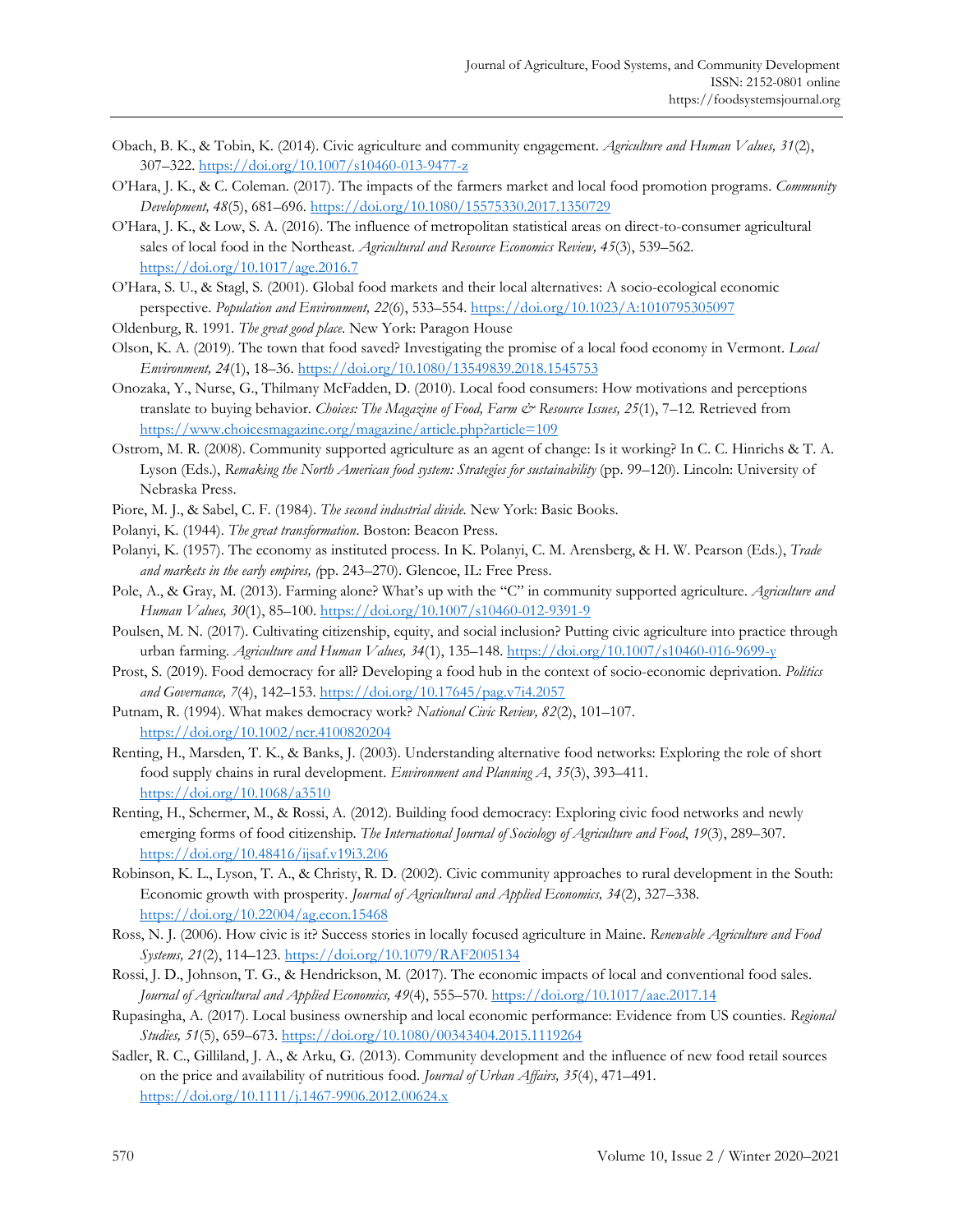- Saldivar-Tanaka, L., & Krasny, M. E. (2004). Culturing community development, neighborhood open space, and civic agriculture: The case of Latino community gardens in New York City. *Agriculture and Human Values, 21*(4), 399–412. <https://doi.org/10.1023/B:AHUM.0000047207.57128.a5>
- Schmit, T. M., Jablonski, B. B. R., Minner, J., Kay, D., & Christensen, L. (2017). Rural wealth creation of intellectual capital from urban local food system initiatives: Developing indicators to assess change. *Community Development, 48*(5), 639–656.<https://doi.org/10.1080/15575330.2017.1354042>
- Schnell, S. M. (2010). Food with a farmer's face: Community-supported agriculture in the United States. *Geographical Review, 97*(4), 550–564.<https://doi.org/10.1111/j.1931-0846.2007.tb00412.x>
- Schnell, S. M. (2013). Food miles, local eating, and community supported agriculture: Putting local food in its place. *Agriculture and Human Values, 30*(4), 615–628.<https://doi.org/10.1007/s10460-013-9436-8>
- Schnell, S. M. (2016). Localism and food and nutrition security. In B. Pritchard, R. Ortiz, & M. Shekar (Eds.), *Routledge handbook of peacebuilding* (pp. 349–367). New York: Routledge.
- Schugerensky, D. (2003). Three theses on citizenship learning and participatory democracy. Retrieved in May 2020 from [http://fcis.oise.utoronto.ca/~daniel\\_schugurensky/lclp/lclp\\_intro.html.](http://fcis.oise.utoronto.ca/~daniel_schugurensky/lclp/lclp_intro.html)
- Sharp, J., Imerman, E., & Peters, G. (2002). Community supported agriculture (CSA): Building community among farmers and non-farmers. *Journal of Extension*, *40*(3), Art. 3FEA3. Retrieved from <https://archives.joe.org/joe/2002june/a3.php>
- Shideler, D., Bauman, A., Thilmany, D., & Jablonski, B. B. R. (2018). Putting local food dollars to work: The economic benefits of local food dollars to workers, farms and communities. *Choices: The Magazine of Food, Farm & Resource Issues, 33*(3), 1–8. Retrieved from<https://www.jstor.org/stable/26583606>
- Siegner, A. B., Acey, C., & Sowerwine, J. (2020). Producing urban agroecology in the East Bay: From soil health to community empowerment. *Agroecology and Sustainable Food Systems, 44*(5), 566–593. <https://doi.org/10.1080/21683565.2019.1690615>
- Smit, J., & Bailkey, M. (2006). Urban agriculture and the building of communities. In R. van Veenhuizen (Ed.), *Cities farming for the future: Urban agriculture for green and productive cities* (pp. 145–170). Leusde: RUAF Foundation, IIRR and IDRC. Retrieved from<https://citeseerx.ist.psu.edu/viewdoc/download?doi=10.1.1.124.4555&rep=rep1&type=pdf>
- Snyder, H. (2019). Literature review as a research methodology: An overview and guidelines. *Journal of Business Research, 104,* 333–339[. https://doi.org/10.1016/j.jbusres.2019.07.039](https://doi.org/10.1016/j.jbusres.2019.07.039)
- Sonnino, R. (2013). Local foodscapes: Place and power in the agri-food system. *Acta Agriculturae Scandinavica, Section B — Soil & Plant Science*, *63*(Suppl. 1), 2–7.<https://doi.org/10.1080/09064710.2013.800130>
- Stroope, S., Franzen, A. B., Tolbert, C. M., & Mencken, F. C. (2014). College graduates, local retailers, and community belonging in the United States. *Sociological Spectrum, 34*(2), 143–162. <https://doi.org/10.1080/02732173.2014.878612>
- Sullivan, W. C., Kuo, F. E., & DePooter, S. F. (2004). The fruit of urban nature: Vital neighborhood spaces. *Environment & Behavior, 36*(5), 678–700[. https://doi.org/10.1177/0193841X04264945](https://doi.org/10.1177/0193841X04264945)
- Sumner, J., Mair, H., & Nelson, E. (2010). Putting the culture back into agriculture: Civic engagement, community and the celebration of local food. *International Journal of Agricultural Sustainability, 8*(1–2), 54–61. <https://doi.org/10.3763/ijas.2009.0454>
- Swenson, D. (2009). *Investigating the potential economic impacts of local foods for southeast Iowa* (Leopold Center Publications and Papers No. 66). Retrieved from [https://lib.dr.iastate.edu/leopold\\_pubspapers/66/](https://lib.dr.iastate.edu/leopold_pubspapers/66/)
- Tegtmeier, E. M., & Duffy, M. (2005). *Community supported agriculture (CSA) in the Midwest United States: A regional characterization* (Leopold Center Publications and Papers No. 151). Retrieved from [https://lib.dr.iastate.edu/leopold\\_pubspapers/151](https://lib.dr.iastate.edu/leopold_pubspapers/151)
- Thilmany, D., Bond, C. A., & Bond, J. K. (2008). Going local: Exploring consumer behavior and motivations for direct food purchases. *American Journal of Agricultural Economics, 90*(5), 1303–1309. <https://doi.org/10.1111/j.1467-8276.2008.01221.x>
- Tolbert, C. M. (2005). Minding our own business: Local retail establishments and the future of Southern civic community. *Social Forces, 83*(4), 1309–1328.<https://doi.org/10.1353/sof.2005.0084>